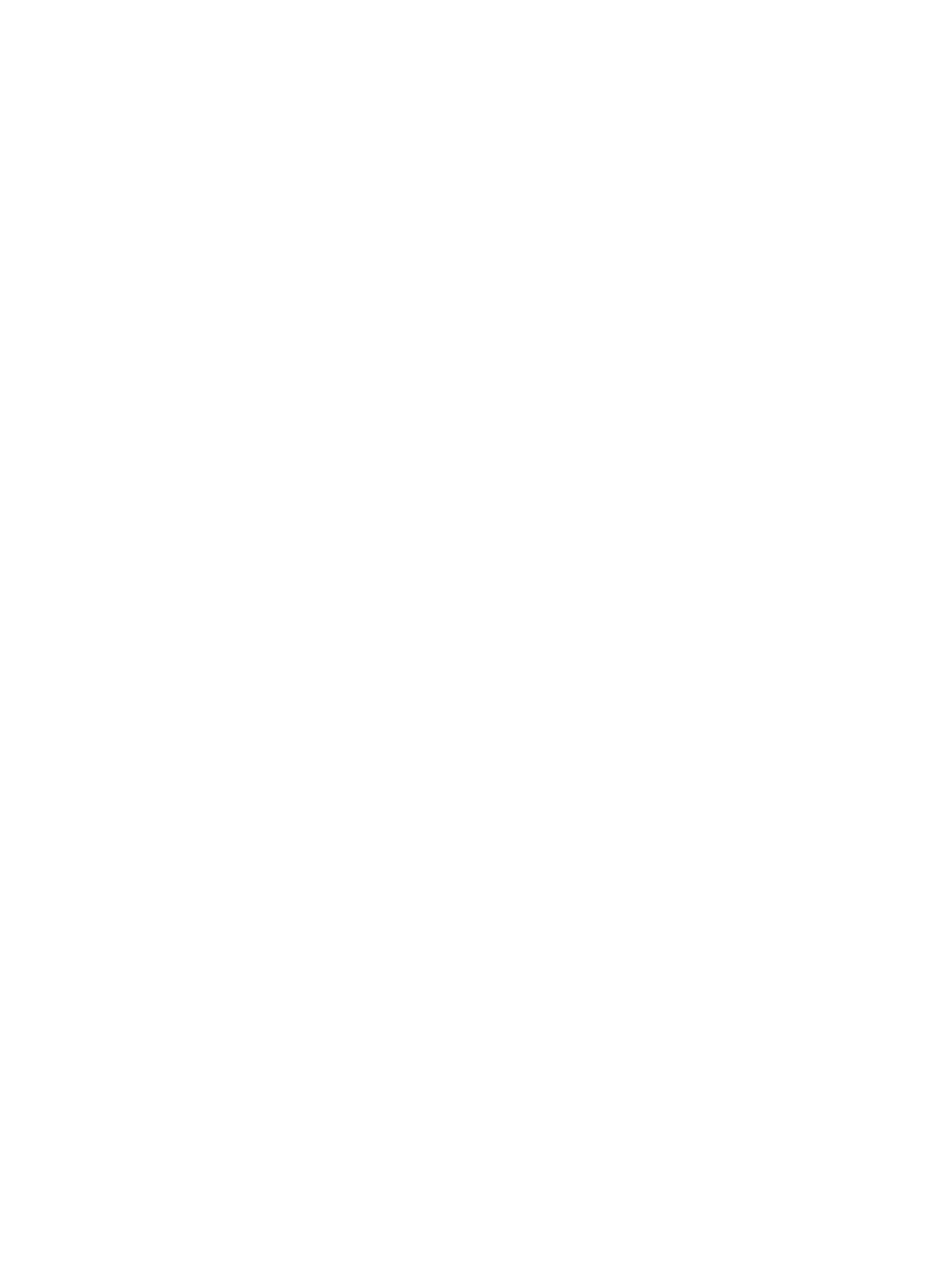#### **Published by the UK Systems Society under Creative Commons Licence (CC-BY)**

*Registered office:* Sidelands, Nutgrove Lane, Chew Magna, BRISTOL, BS40 8PU

#### *Registered Charity, No: 1078782*

**President Editor-in-Chief:** *Systemist* Professor Frank Stowell Professor Frank Stowell **Treasurer & Company Secretary** University of Portsmouth Ian Roderick Portsmouth **Secretary to the Board** Hampshire PO1 2EG<br>Gary Evans Email: editor-in-chief (*Cary Evans* 

Email: e[ditor-in-chief@systemist.org.uk](mailto:editor-in-chief@systemist.org.uk)

#### **Managing Editor:** *Systemist*

Dr Christine Welch Gatcombe House, Copnor Road Portsmouth PO3 5EJ Tel: +44 2392 16 0254 Email: [editor@systemist.org.uk](mailto:editor@systemist.org.uk)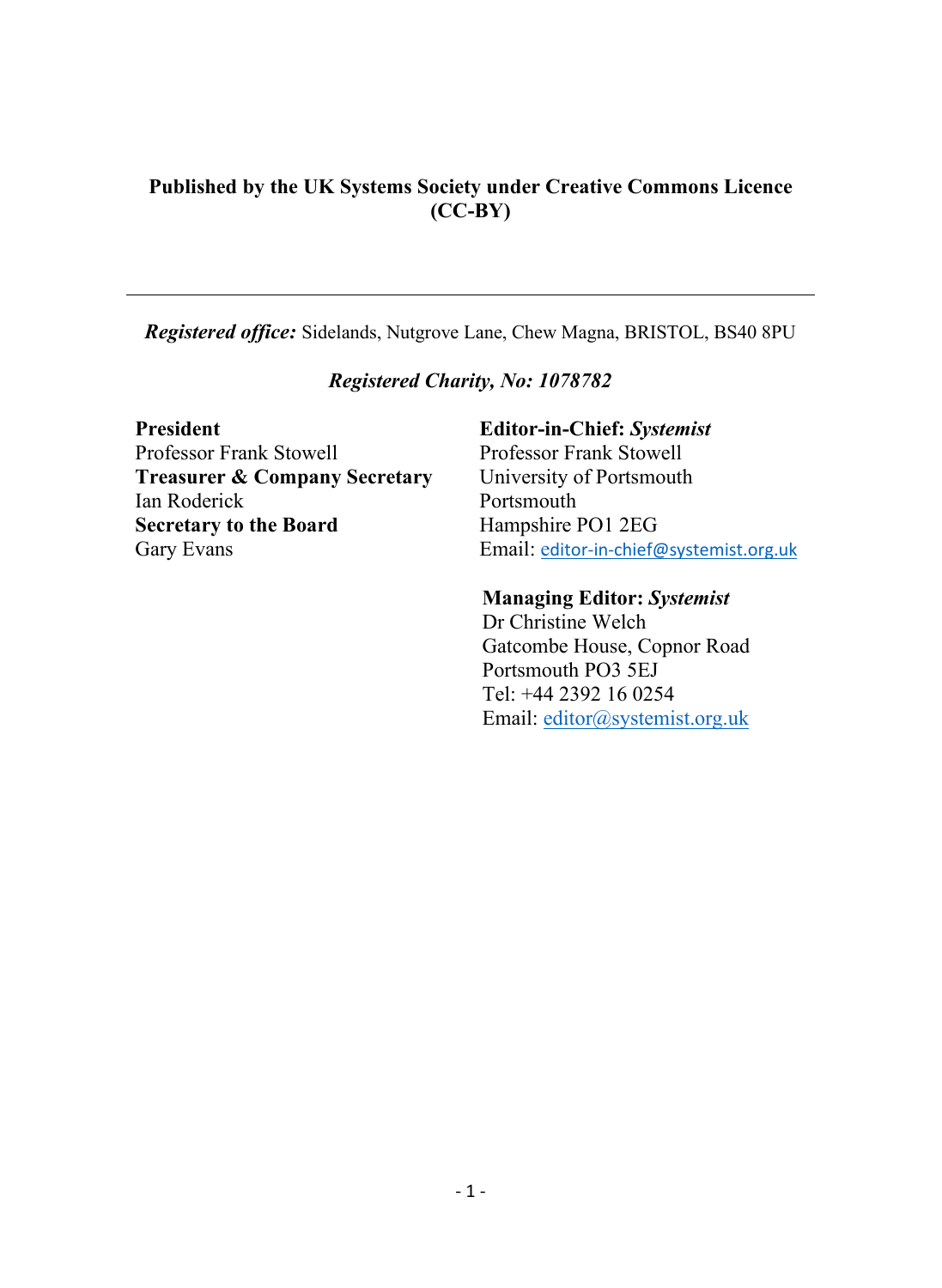## Identity Within Constraints

Processes of Systemic Anthropology

#### Abstract

*What makes the identity of a person at a time or through time has been an open question for philosophy since the very idea of the individual Self failed the scrutiny of Hume (A Treatise of Human Nature, 1739). If we accept Humean skepticism, we are forced to reject the strong confidence we have of being an individual, and if we refuse the denial made by Hume we must find reasons to support our view. Since traditional conceptual patterns explored by philosophers have proved unable to find any valuable answer to Hume's challenge, our first move is to introduce new concepts, better suited for this task. Human identity deserves any renewed comprehension efforts since what we think we are will not remain an academic exercise, but will strongly influence the way we behave in our community.* 

*In this paper we focus upon identity according to System Thinking (Bertalanffy, 1967; Urbani Ulivi, ed. 2019 a; 2019 b), that drafts attention to whole entities and to their properties, and inclined the research to the concept of "system", which is valuably applied across the disciplines.*

*We also introduce the concept of "constraint" developed mainly in biology (Bizzarri, 2020) suggesting that identity is the result of an individual process moving within particular constraints. In this frame consciousness – intended as a conscious and explicit thought – can be interpreted as an emergence (or a systemic property) of continuous interactions between (stable) constraints and (fluid) processes, where unity is allowed by coherence, which maintains stability despite systemic perturbations. Hence identity can be framed into a new philosophical perspective, where traditional concepts, considered as worn and inadequate, are fully rewritten. In the light of this investigation it will be argued that 1) consciousness stimulates top-down changes on both the body and the tacit thought and 2) the enlargement of consciousness is highly encouraged to accomplish harmonic interactions among inferior/superior levels of the human beings. On this basis it will be possible to sketch some main traits of ethics as an emergent collective phenomenon.*

Keywords: identity, process, constraints, system thinking, ethics

Received: 15 March 2020 Accepted: 15 May 2020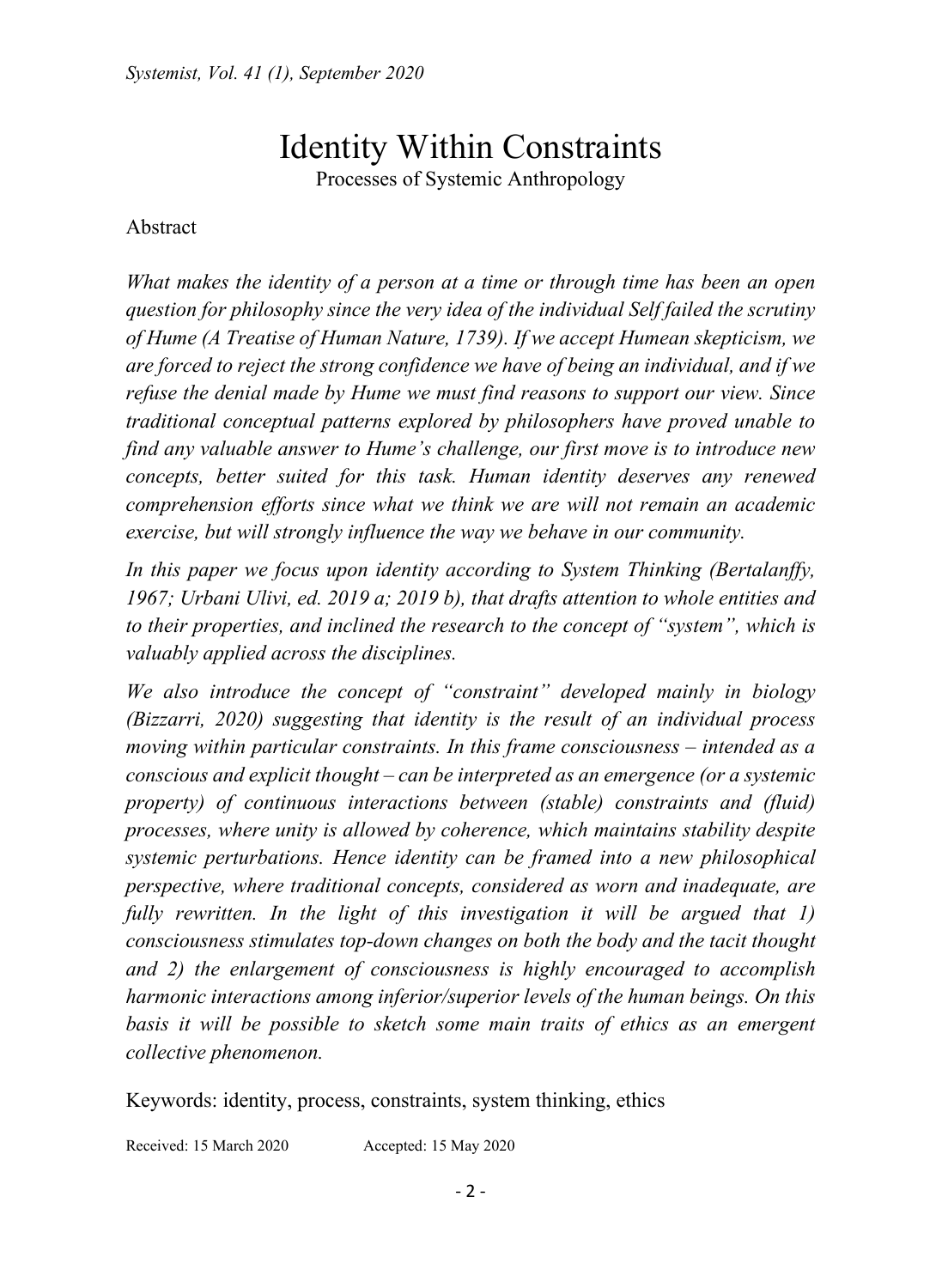#### **Introduction**

The general analytical and reductionist method still prevailing in our culture doesn't show any efficacy to cope with unitary, global and complex phenomena such as human identity. Seeking a perspective that focuses on whole entities we naturally turned to the concept of "system", a comprehension tool introduced in biology by Bertalanffy (Bertalanffy, 1950). The term met two elaboration destinies: it underwent a specific theorization – the so called "Sistemics" – and has been adopted in many disciplines – let's just think to chemistry, psychology, ecology, among many others - opening to inter- and trans- disciplinary well-grounded work. Bertalanffy says": "A system may be defined as a set of elements standing in interrelation among themselves and with the environment" (Bertalanffy, 1967: 90), hence the motto of Anderson "More is different" (Anderson, 1972).

Fifty years after Bertalanffy's definition, the concept of system has been enlarged by many contributions and changes, up to the nowadays stress upon coherence as the connection factor giving unity to a phenomenon. The stable cornerstone of systemic thinking is the concept of "emergence", that draws attention to properties and phenomena originated when a unitary set of interrelated elements is taken under observation. Emergence can be of many kinds, but we only focus in this essay upon "radical" or "creative" emergency as it is the type of emergency best suited to point to human identity as a phenomenon different and new with regard to its constituents.

It's fair to acknowledge systemic researches for a strong innovative power, that brought about a radical rethinking of many classical concepts, such as causality, abduction, objectivity, subject-object relationships, and also introducing previously unexpected ideas, such as logical openness, incompleteness, quasi-ness, identity through dynamics, emergence, constraints, and many others. In reason of its conceptual strength System thinking is expected to become a new paradigm and to support a System philosophy, thus answering the demand for "new ideas" requested in various fields. To better understand personal identity – the task of this essay – we shall take into account mainly two concepts, emergence and constraint, both the achievements of systemic and interdisciplinary work.

#### **Premise**

We must overcome the contradiction between our certainty of being an individual self and the lack of stable characteristics or properties that would prove such self.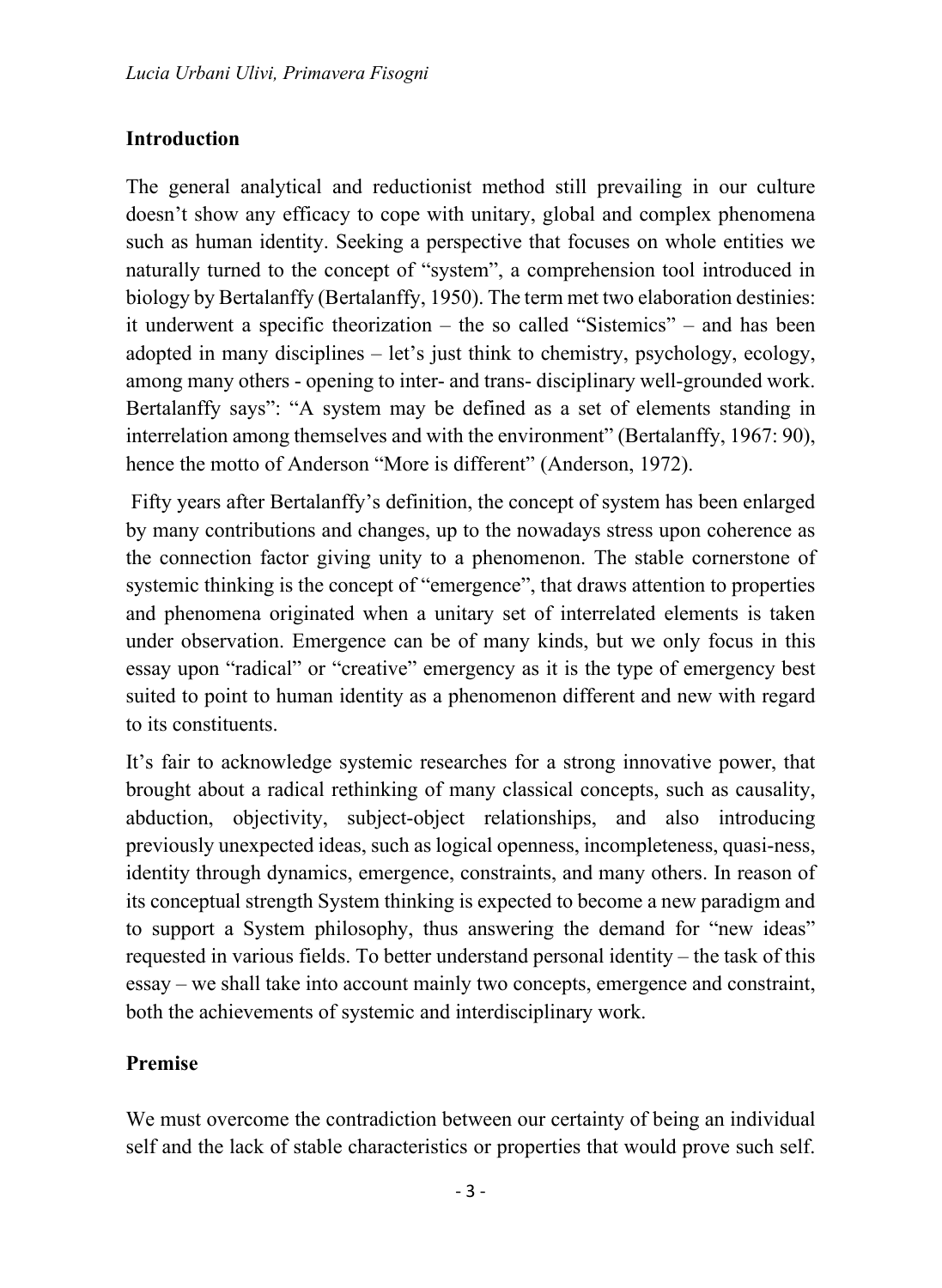In order to overcome this dichotomy we shall frame the problem into a new philosophical perspective, where traditional patterns, considered as worn and inadequate, are fully rewritten and new concepts are introduced to the philosophical scenery.

Our first step is not to abandon our experience of being an individual self, while the second step is to go in search of a criterion that could highlight such an experience. Researching not only philosophy but also the sciences, $<sup>1</sup>$  $<sup>1</sup>$  $<sup>1</sup>$  we find that</sup> it is possible to develop a new philosophical perspective according to the idea of 'system' first offered in General System Thinking (Bertalanffy, 1967) and successively introduced and developed in philosophy (Urbani Ulivi, 2019 a; 2019 b). In systemic perspective, the individual self  $-$  a complex and unitary phenomenon – is an emergence of continuous interactions between (stable) constraints and (fluid) processes, where unity is maintained by coherence, which supports stability despite inner and outer perturbations acting on the system.

Introducing the concepts of emergence, constraints, process, coherence, hierarchical levels, relationship, and many more developed in systemic thinking, objects are no more to be thought of as fixed compounds of properties, but as entities dynamically moving and changing in the world (Dupré, 2015). One could think that we are adopting the ancient perspective attributed to Heraclitus, but if we are to find noble ancestors, we would rather refer to Aristotle and to his idea of substance as "a principle of activity" and not a fixed set of unmovable properties – a current misunderstanding of Aristotelian concept of substance.

Personal identity is not a property nor a stable and identical group of properties, but an entity that changes through time and finely interacts with the environment at the light of incompleteness (Minati, 2019 b), giving rise to a narrativeness where the individual and conscious 'I' write his/her story. An irreversible, historical process within constraints, related to a plot of hierarchically, interrelated levels of interactions, the human being is the recipient of both individual (mind, language, feelings) and collective (morality, society, family, religion) emergences. In light of this investigation it will be argued that 1) consciousness stimulates top-down changes on the body and is influenced by bottom-up events 2) the enlargement of

<span id="page-5-0"></span><sup>&</sup>lt;sup>1</sup> In regard to sciences we are going to adopt a pluralistic view, overcoming the distinction suggested by Dilthey between "natural" and "human" sciences (Dilthey, 1883) and also the use of mathematical language introduced by Galileo Galilei as the peculiar trait of natural sciences. We tolerantly admit that there are many different sciences, each having its own object, proper investigation methods and empirical tests to proof or disproof a related theory.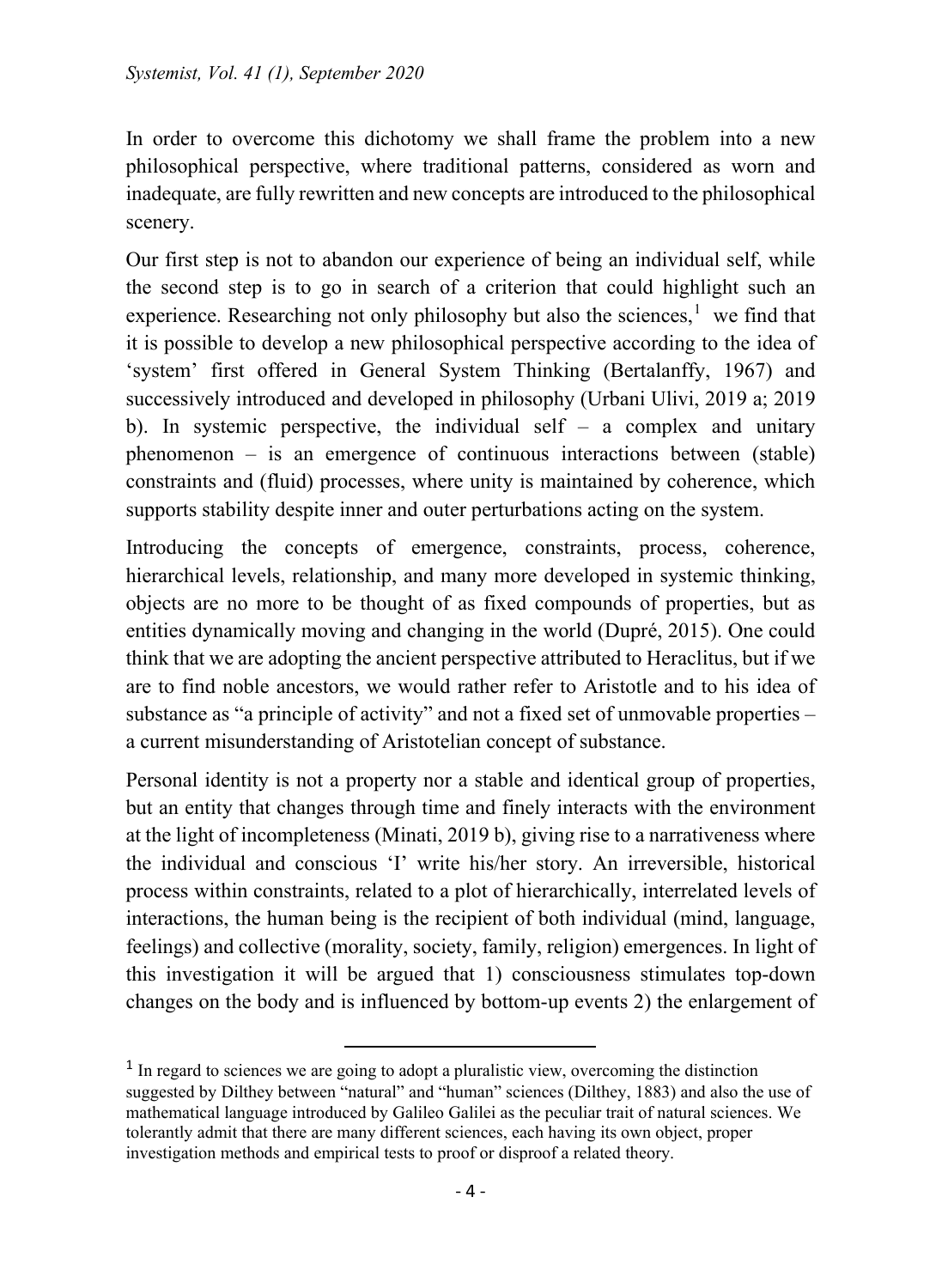consciousness is highly encouraged to accomplish a harmonic interaction among inferior/superior levels of the human.

To avoid misunderstanding, we wish to make clear that we do not put forward the idea that systemic thinking is a universal key, good for any problem. We are introducing the systemic perspective as a valuable and appropriate conceptual toolkit to solve some – not all – traditional philosophical problems. In the next paragraphs our effort will be to show that, when identity issue is debated, the systemic point of view opens a new philosophical path.

Adapting comprehension tools to the specific characteristics of an object commits to a pluralistic perspective both in ontology (Urbani Ulivi, 2019 b) and in epistemology. According to this theoretical frame, subject and object are no more viewed as abstract and separate entities but as matching each other in the act of knowledge. Thus, in order to explore our multifaceted reality, we are expected to take advantage from many different methods properly adapted to our comprehension objectives. We follow the path opened by Aristotle for whom knowledge is the result of dialectical interaction between the proposer and the responder.<sup>[2](#page-6-0)</sup> Aristotle's suggestion is nowadays supported by Gerald Edelman, whose neuroscientific research (Edelman, 2006) highlighted the selective activity which brain performs over objects of knowledge according to its preferences, choices and value systems.

### **Shaping Identity between Constraints and Processes**

Personal identity, a much-debated issue, since it failed the scrutiny of Hume in *A Treatise of Human Nature* (1739), has witnessed renewed interest in recent years within neurosciences and the interdisciplinary approaches to Artificial Intelligence (AI). Although some valuable goals have been achieved, there is no a wide consensus among scholars about the core question that can be formulated as such: what gives the feeling of being a stable possessor of personal identity, at a time and through time?

Should we correct such a feeling and include it among illusions, since nothing in the world helps to maintain it? Or could we support it through concepts and reasoning? We are facing the main challenge for philosophical anthropology, in order to provide a criterion that could highlight both the unity of consciousness and

<span id="page-6-0"></span><sup>&</sup>lt;sup>2</sup> The authors are indebted to Frank Stowell for clarifying this point.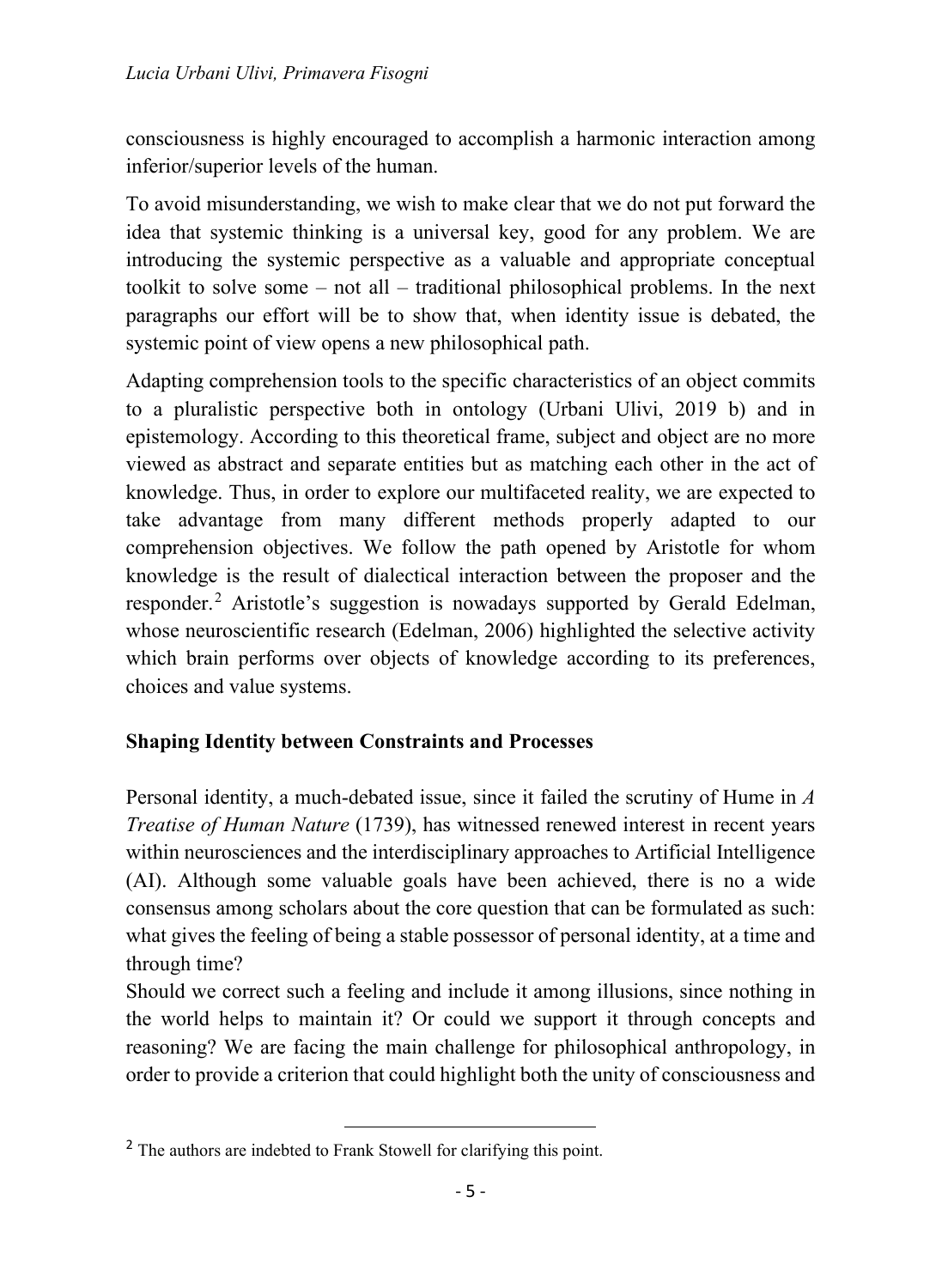its radical changes. We ought to solve such *prima facie* tangled contradiction. It should be carefully explained where the 'I' and the perception of the self - on which individual consciousness is grounded – rests and how it can be integrated to the multiple, temporal changes that occur in personal life.

It is a general and common experience to feel structural modifications of emotional states, ideas, perspectives, points of view, that dynamically flow in the mobile texture of our world, but, quite paradoxically, we also experience that these Heraclitean intrinsic fluctuations happen to a person retaining its sameness through changes.

Given all this, we should develop an effective theoretical strategy that does not simply eliminate or correct the uncomfortable phenomenological data (for example by denying the ego or devaluing changes to mere epiphenomena) but could be sufficiently rich and profound to explain the several and varied facets of such a complex issue.

What we are looking for is, in other words, a principle of unification capable of adapting and responding to different historical demands, which is both stable and ductile, invariant and plastic at the same time. In the classical philosophical repertoire, the concept that best serves the purpose is provided by Aristotle's notion of *entelechy* (*De Anima*, II, 412, a27-b1), to be understood as the *principle of activity*, expressed by semantically almost equivalent terms, such as nature, essence, form, or even substance. Although promising and encouraging, *entelechy* is strongly sub-theoretical. It needs to be made explicit, to be developed and clarified. When poor conceptual availability is given in the context the philosopher is familiar with, a fruitful strategy is to shift the vision to other domains. In the case of identity, the concept of 'constraint' seems highly fruitful, because a constraint is not a property, but a principle which disciplines the behavior of an entity, putting a limit to its actions. Nevertheless, it is a topic studied in systemic and biological researches. Biologists have brought attention to such a containment factor to explain the reduction of possible biological choices in the production of new phenotypic variants. (Bizzarri, 2020: 1) Also in everyday experiences, constraint is a factor that limits or controls what one can do; it is a restrictive condition that puts a limit on actions, by preventing someone from doing something. It is worth noticing that constraint is not prescriptive of what one should do within such limits: it is not a criterion of choice, rather it is a limit of one's choices. Therefore, constraints tend to prohibit, not to prescribe: they are the stability factors of our dynamic answers to the world.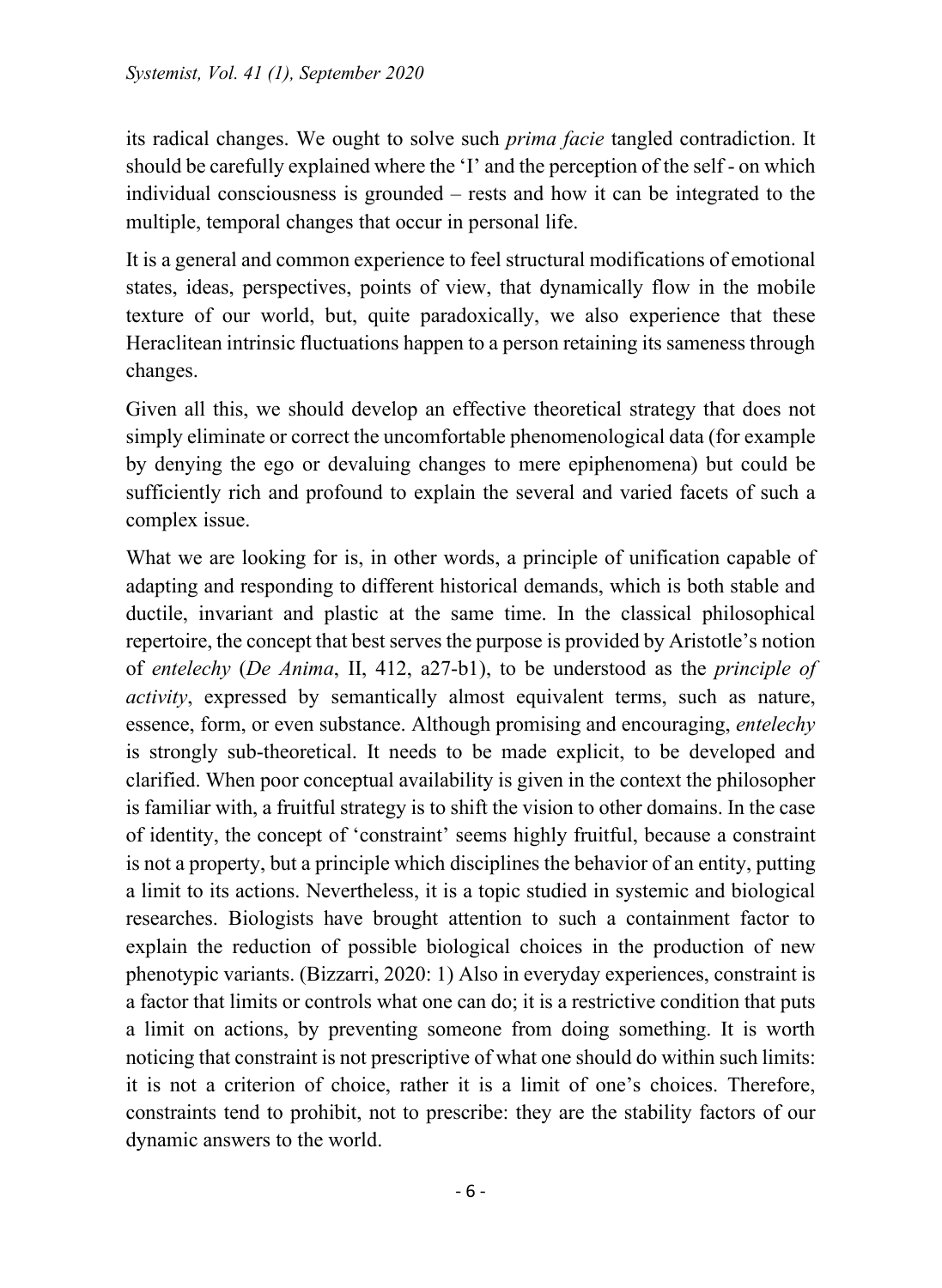On a theoretical ground, processes and constraints are deeply interwoven and empirically experimented. Subjected to continuous change, processes of acquisition, loss and identity are nevertheless defined by synchronic and diachronic constraints. Within this frame, a human being is an entity who transforms himself/herself over time into a process (Dupré, 2012) due to the interactions with the internal and external environment, according to boundaries that guarantee stability or the sameness of a person. Hence the changes allowed by constraints are the basic factors of historical accuracy; they are the bounding factors of historical development.

This highly complex dynamic can be understood only by throwing light on the features that shape the human system, which are not explicit, nor can be inferred from observation. The opaque region of possibilities that belongs to it makes complete knowledge of the human being theoretically impossible. It therefore follows that the 'sense of the self' is primarily rooted in the compliance of bonds, and not in having certain properties and states, which on the contrary belong to the field of the unnecessary, floating and replaceable. Identity, thus, can be interpreted as an emerging second level or systemic level phenomenon of a human being shaped between constraints and processes. These insights can be grasped, the authors of the present paper argue, through a shift of paradigm introducing constraints, systems and emergence as conceptual comprehension tools in philosophical research.

Consciousness – intended as conscious and explicit thought – can be explained in terms of an emergence (or a systemic property) of continuous interactions between (stable or quasi-stable) constraints and (fluid) processes, where the unity of the process is framed exteriorly by constraints, while within the constraints is allowed by *coherence*, which maintains the connection recovered despite systemic perturbations (Minati&Pessa, 2018). Coherence is the object of study and debate in many fields, and we don't enter here in the discussion. By "coherence" we primarily refer to the bonds that provide unity to a process linking it within structural dynamics, leaving apart its generative mechanism (Minati, 2019 c.).

Coherence also supports the unitary and integrated response of the system to disturbances/perturbations, avoiding isolation or the independent organization of some parts or functions. System thinking also highlights the field of possibilities that a natural entity can achieve reacting to the environments, within a frame where structural incompleteness is a condition of the process.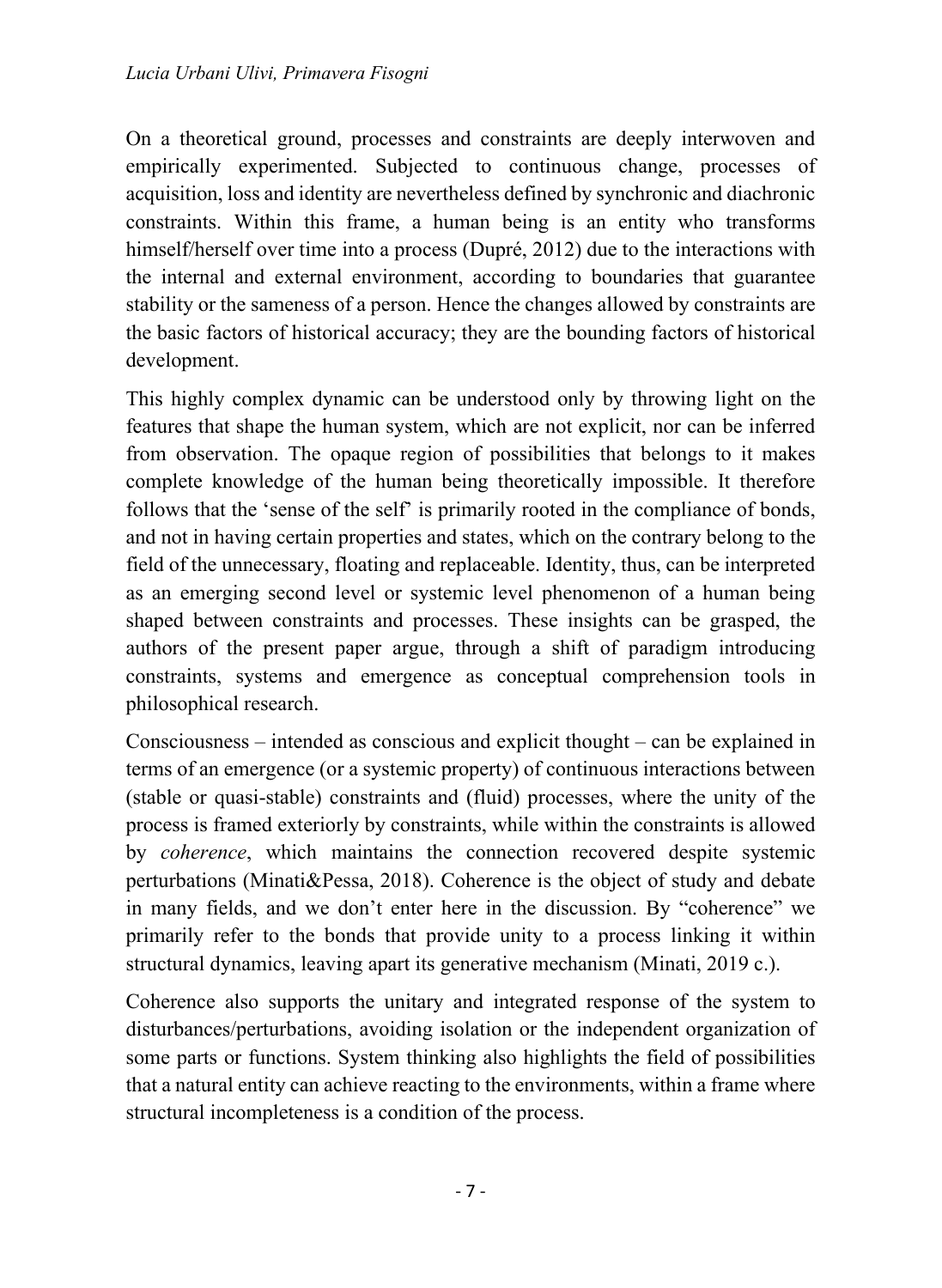### **Objectivity and Subjectivity of Constraints**

The constraints on which identity is built are effective; however in many cases they remain opaque to direct observation: they are indirectly derived from the behavior of a system. This strong theoretical limitation can be overcome by abduction, the cognitive tool provided by the inferences that work in contexts where the information is not all specified. Abduction is our main cognitive instrument when we move from the observable to the unobservable, that's to say when we introduce a theory that over-determines the observable data in order to explain available and often contradictory data.

Opacity, originally a physical property of matter, is a keyword of systemic thinking because it outlines the vast region of interactions (Vitiello, 2019) and secondarily it brings to the surface some cognitive activities: precisely the inferences that the mind operates in order to explain observed phenomena through laws, principles and other phenomena of which it does not have direct knowledge. For a better understanding of this passage, we can think of the surface of metal being hit by a beam of light (Minati, 2019 a). This event gives rise to a series of feedbacks that operate at a very inaccessible level, invisible, microscopic of matter. This area is the core of a transformative process that occurs between an observable level of description (processes of personal identity) and an invisible one (the domain of constraints), between input (the beam of light) and output (the matter's response). Despite its invisibility, this ground provides a certain degree of understanding to physical observation; it allows a hypothesis whose credibility is granted by the verifiability (Vitiello, 2019: 45) of predictions taken from two visible regions of the process: input/output, both observable

Our proposal for introducing some new concepts not only gives a better understanding of personal identity, it also fruitfully helps to clarify or solve many other philosophical problems.

From objectivity of constraints, for example, the objectivity of values can easily be traced: they differ in ages and from culture to culture, but not for this reason they are only subjective (ethical subjectivism or ethical emotivism) or do not exist (relativism in ethics). Values are both objective and subjective, in different respect: they are objective as long as they can exert effective action in the human world, prescribing what to do. And they are also subjective because they can be effective if and only if they are subjectively accepted and shared by the members of a culture or a society.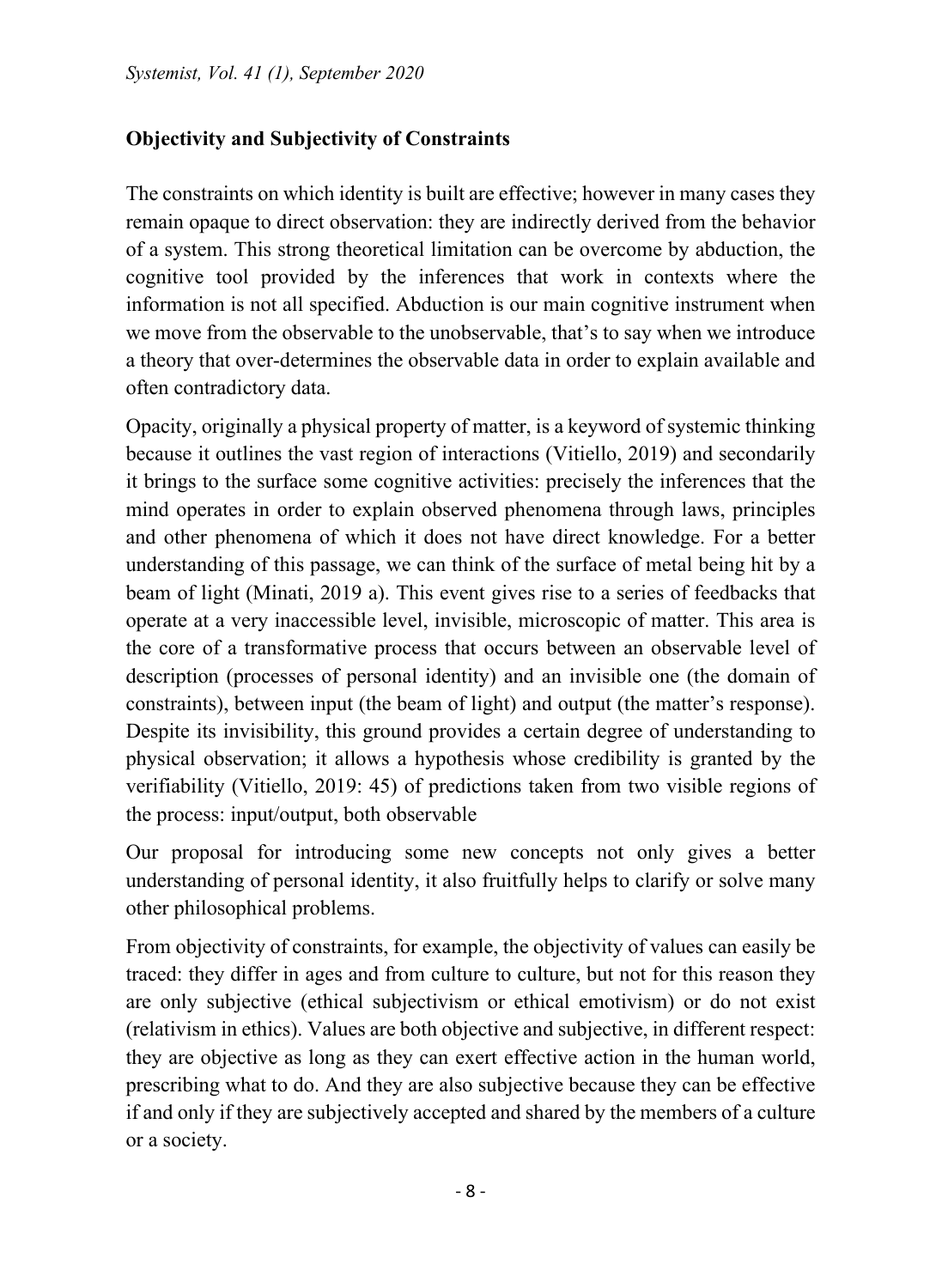It can be said that values are not objective *per se*, but in virtue of their relation to the constraints: they can evolve over time, depending on cultural layouts, but their evolution is limited by constraints.

#### **The Emergence of the "I" between Constraints and Processes**

How can we account for the particular character of the 'I'? This paragraph will focus on the interrelation of constraints and dynamics that belongs to the phenomenon of self-identity as an emergence of the human person.

Through the lens of System Thinking, 'emergence' is the key word for describing complex issues that cannot be thought in terms of linear thinking. This concept, or an explicatory tool, especially fits for those phenomena which result from dynamic interplay. For its implication with several intertwining factors (body, emotions, feelings, culture, languages, environments et.) the "I" properly dwells within this conceptual region.

Hence identity may be included within the 'emergent phenomena' of the personal condition that gives rise to an articulated dynamic, whose profile is close to the experience of art (Barrow, 1995). What does it mean? A dance, a symphony, a portrait of Leonardo can immediately refer to the very idea of a *process* that *emerges* from several other processes working together as a whole. This reference allows us to move deeper to the very heart of personal identity as a fluid, dynamic phenomenon embodied into a set of limits only partially coming to each person's subjective experience.

Thinking of the human being, we have to consider species-specific boundaries (a human individual has no gills, which belong properly to a fish) and cultural limitations (a Muslim believer is allowed by his faith to marry up to four women, a Christian person can have only one spouse). These – and many other- limits, allow the emergence of a performance that depends on the interaction between the constraints and the fluidity of interactions. An example of how constraints are linked to processes comes from the Ten Commandments of the Bible, which prescribes to people what is not due (boundaries) and, at the same time, leaves the individual the possibility of doing several things respecting the limits of the prohibition itself (Libet, 2004). Take for instance "Thou Shalt not Steal". It refers to a wide number of actions, from robbing private property to human trafficking. Until these possibilities remain unexplored, the seventh commandment, like the others, plays the role of a veto, not an order. Each culture has its constraints that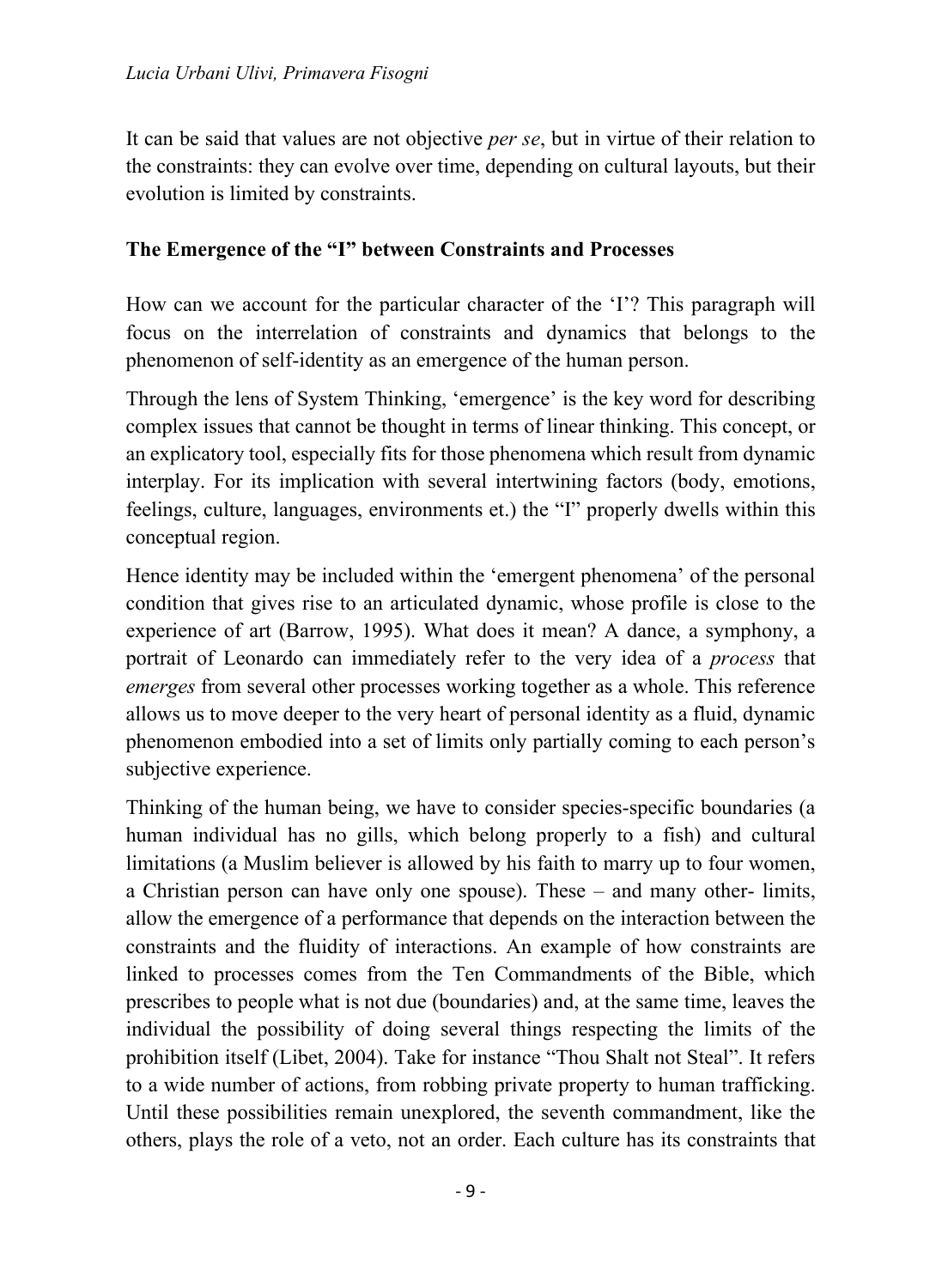explicitly, but also implicitly, shape the behavior of individuals. We would suggest that to be a culture is to canalize individuals' behavior within the limits of specific and proper constraints.

Furthermore, we can also think of the Slalom, an alpine skiing discipline that results from the interaction between technical constraints and the fluidity of the skier's movements. The skier has to move with precision within a course made by alternating pairs of red and blue poles; he/she can take a direct line, or knock the poles out of the way as he/she passes (blocking technique), or going around the gate with the upper body well inclined (cross-blocking technique). When the ski racer commits what is commonly known as the 'fork' of the poles, allowing the passage of a ski inside the pole instead of outside, it costs the direct elimination from the race. In other words, when the skier does not take into account the veto, the slalom has no longer its proper identity and thus, for him/her the race must be ended. This example sheds light on a very crucial aspect of the systemic interaction of constraints and processes that consists in the generative power of their polarization. Only the interplay among poles, the structure of the course and the skier give rise to the entity as known as Slalom. Not the singular component of the race, nor the race in itself are enough to make that particular competition. What we aim to highlight is a further process, which can be grasped – in some way – but not understood in detail, because it is theoretically impossible to express it in formal terms or to reduce it to a linear inference.

The opaque region inhabited by constraints makes unattainable any complete knowledge of the human being, dooming to failure any attempt to reach it. The awareness of such theoretical limitation is a precious guide for searching within the boundaries of what we can attain. It is now clear that we can aim at a general comprehension of ourselves as humans, not to a detailed, complete one, and that for this kind of knowledge we must discard a large set of concepts such as explicit, complete, linear, analytic, deductive and efficient cause. We are bound to introduce some new conceptual categories (Minati, 2013: 318-321) forged to understand open and complex phenomena: quasi-ness, implicit, opaque, abductive, interaction, top-down bottom-up meso-level causes, and many others related to these.

### **A Brief Focus on Coherence**

A twofold question arises at this point of the paper, after having briefly sketched the interrelation between constraints and processes.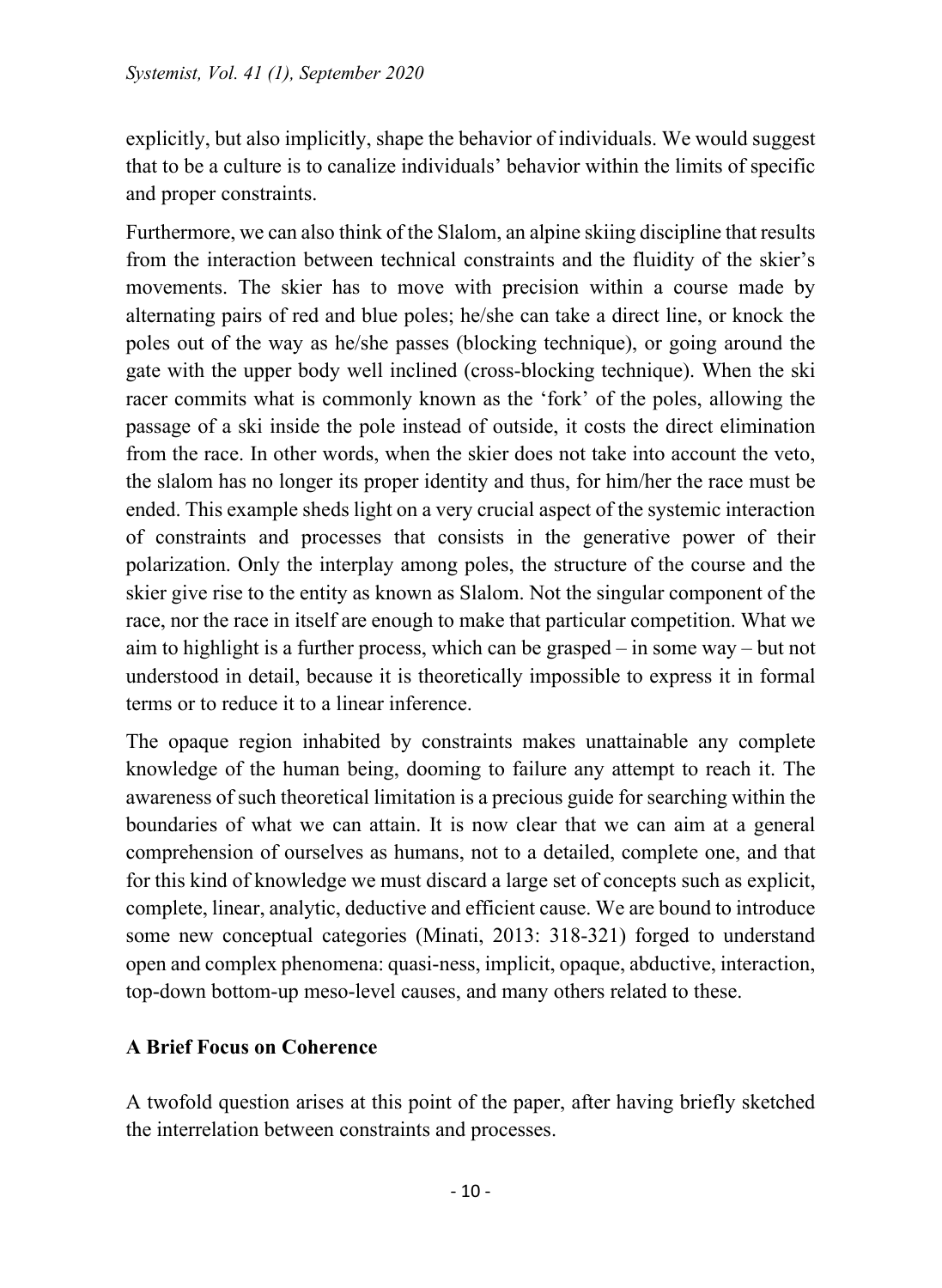How can identity emerge and in virtue of what kind of operation does this dynamic work?

A brief focus on coherence is due, for it is what supports any emergence process. In the biological condition of an individual, for instance, health is the state of maximum coherence; conversely, any disease gives rise to the isolation of a part, or function, or property of the whole system from the systemic unitary and general coherence. The loss of coherence is one of the possible reasons why a process of emergence may be extinguished as the consequence of an inconsistent organization. For a living entity, death is the acquisition of a perfect equilibrium, which is nothing but the incapacity to acquire a new temporary state. It is worth noting that coherence relaunches into the systemic processes the idea that overcoming contradictions results in philosophy in coherent reasoning (Minati, 2019 c: 15).

A concept belonging to the domain of physics (optics), coherence is also historically rooted in philosophy for the role Thomas Aquinas assigned to 'integrity' in his doctrine about beauty (*Opusculum De pulchro et bono*). The notion of integrity *(integritas*) presents a strong affinity with coherence, (even if nowadays coherence and integrity have acquired slightly different meanings) and we would like to suggest that it can be assumed to be the antecedent of that systemic notion. A constituent trait of beauty, integrity gives rise – in an entity – to the light that is the very trait of perfection of each being. The idea of integrity, in fact, pertains to a certain «resplendentia formae super partes materiae proportionatas», where form is properly the organizational principle of the parts that provides unity (coherence) to the object of beauty. Therefore, in the Medieval philosophical domain integrity was the instrument needed to express what we nowadays theorize as coherence, the very unity of an entity/object that resounds in phase or that vibrates in the oscillations of life (Eco, 1988: 118-119). No surprise that Aquinas also included proportion or consonance *(proportio sive consonantia*) among the properties of wholeness, besides *integritas* or perfection (*integritas sive perfectio*) and clarity (*Summa Theologiae*, I, Q. 19, art. 8).

### **Autoconscience as Narrativenessness of the I**

The 'I' emerging as a process within constraints allows the most crucial operation of identity: the capacity to understand ourselves as a part of the environment to which we continuously relate. This passage of the investigation is highly relevant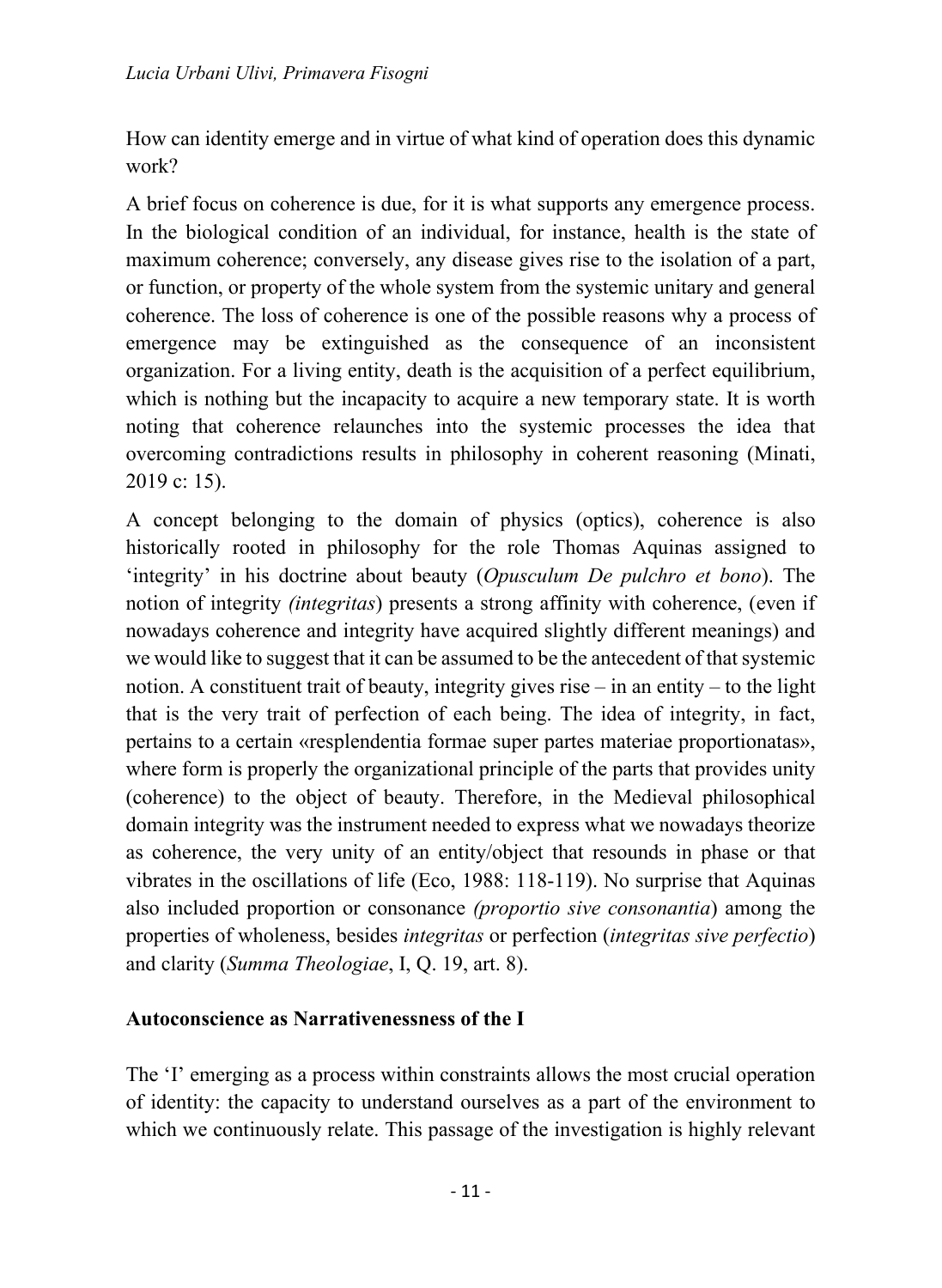to explain the role of the 'I' in the frame of the systemic anthropology, as an emergent phenomenon that results from several factors (coherence, interaction among causalities top-down, bottom-up etc.).

According to them, the sense of being a self is strictly dependent on the capacity of thinking of ourselves as part of a scenery that can be described. (Damasio, 1994) The narrativeness of the 'I' will, thus, emerge as one of the conditions for grounding self- objectification, allowing human beings to write their own story at the light of incompleteness (Minati, 2019 b). An irreversible, historical process within constraints, related to a plot of hierarchically, interrelated levels of interactions, the human being is the recipient of both individual (mind, language, feelings) and collective (morality, society, family, religion) emergences.

The human person is like an intertwining of hierarchies of different levels - lower, but also higher - that come together in an ideal unification of action, emotions and thought. To witness this process a narrating ego is needed. (Jaynes, 1976) It should be capable of both 1) understanding and describing its development over time, and 2) observing itself and the other selves in action, as they change. Narrativeness of the 'I', is a historical process through which the ego knows how to write its own history.

Only with the objectification of oneself and the world can history, sciences and philosophy (the thought of what one thinks) be born. The constraints define the space of the objectives that human beings can possess (even in a non-explicit way) and that can then be given (in an explicit, conscious, propositional way). The human being is an irreversible process framed within objective constraints, able to tell his/hers own history thanks to the extraordinary capacity of taking him/herself as an object of investigation and reflection and viewing him/herself as playing a part in the process while observing it. Both human being and the world are incessantly involved in a constant state of change, but changes can only occur within constraints. Nevertheless constraints too can change, but they cannot be eliminated at all: no constraints, no behavior.

#### **Collective Phenomena of the Individuals: the Texture of Ethics**

Besides the well-known individual and subjective aspects, the human being also has collective and shared ones. It is impossible to neatly separate subjective aspects from collective ones because they are interlaced and reciprocally effective. Nevertheless, we can say with a close approximation that what characterizes the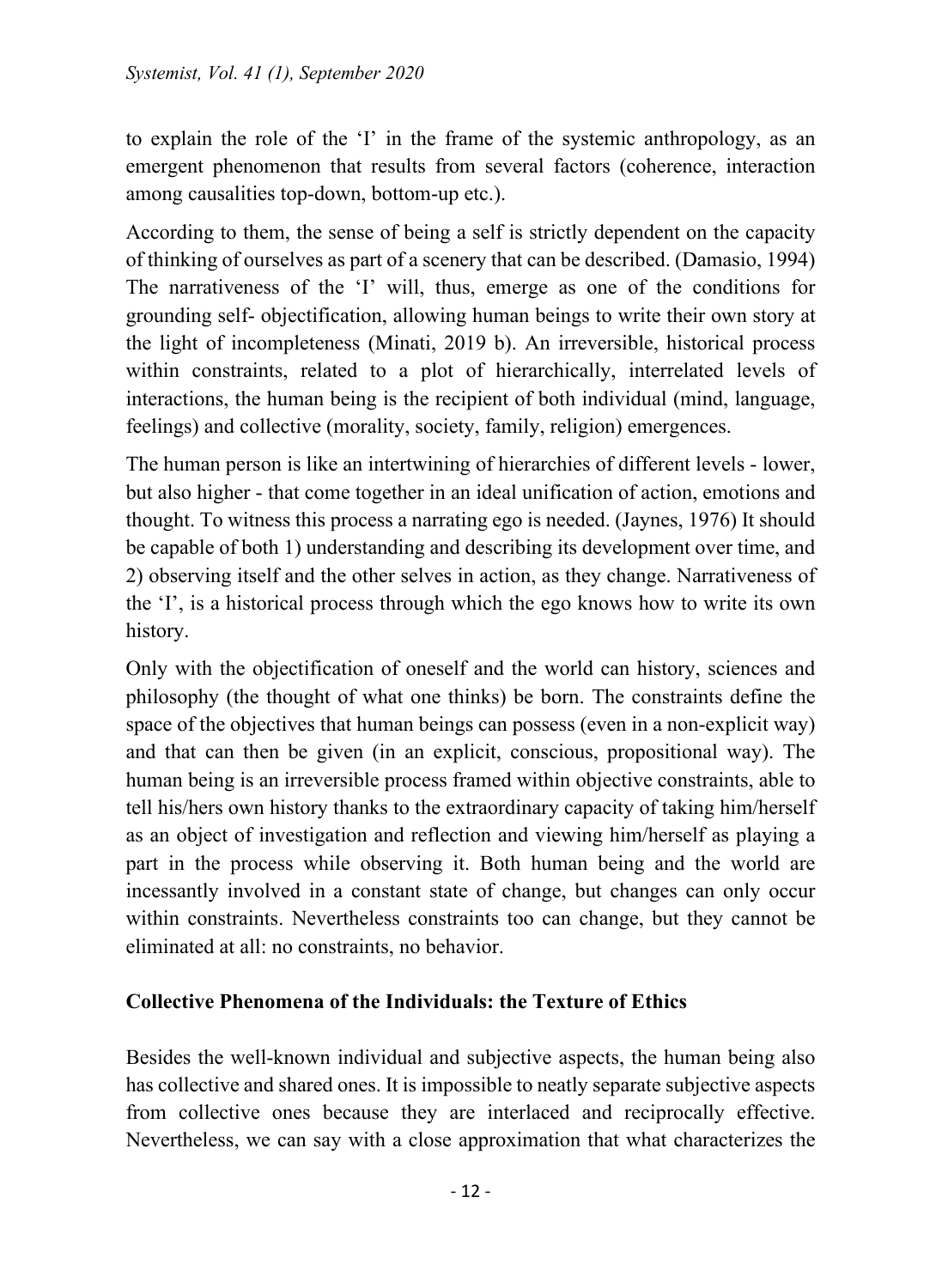human is a set of phenomena and emergent properties, special and specific, which entail a twofold trait, individual/subjective and collective/shared. To the domain of the prevailing individual phenomena belong 1) conscious and unconscious mind, explicated by thinking activity; 2) feelings, intended as private moods; 3) the feeling of the body (Damasio, 2010); 4) the perception of being a subject with a self.

On the other hand, any individual subject wishes to share a rich and complex life with other humans, in a family, in the society, in culture and in many other sub social groups that are domains were collective phenomena are observed, such as 1) language; 2) ethics; 3) religion; 4) arts. Each domain is studied by dedicated disciplines; in this context, we only want to point out that they are collective phenomena and that studying them for their subjective aspect would strongly limit their comprehension.

Let us consider ethics, a domain of which the potential is still waiting to be exploited through the lens of System Thinking (Urbani Ulivi, 2019 b). We'll just sketch some relevant traits of it that could be further investigated, namely: the processual texture of ethics; responsibility as an emergence of processes within constraints; good and bad as systemic tensions within an interacting environment. Our proposal of personal identity, and its consequences on human conduct, it is important to underline, is expected to strengthen traditional ethics. In other words, this theoretical frame prescinds from any absolute presumption. A systemic approach to human agency has the power to make ethics valuable and objective not in absolute terms, but in the specific contexts where it is applied or, coming back to the phenomenon of personal identity, within particular constraints.

In a systemic view ethics is a *dynamics*, according to the dialectic between constraints and processes discussed in the previous paragraphs. It cannot be limited to the study of «the concepts involved in practical reasoning» (Blackburn, 1994: 126). In classical theories of ethics, a set of duties prescribes specific acts which one must do and, thus, limit the possibilities of the human agency. If we consider personal identity as an emergent phenomenon, ethics should be regarded as a process where continuous adjustments are needed. In other words, we ought to suggest the idea of a less regimented ethical life, as its depends on the adaptation of moral perspective to the occurring of specific circumstances.

The *organizational tension* of conduct could be seen not as a straight inclination to a final end, as Aquinas theorized (Brock, 1992), but mainly as an orientation amid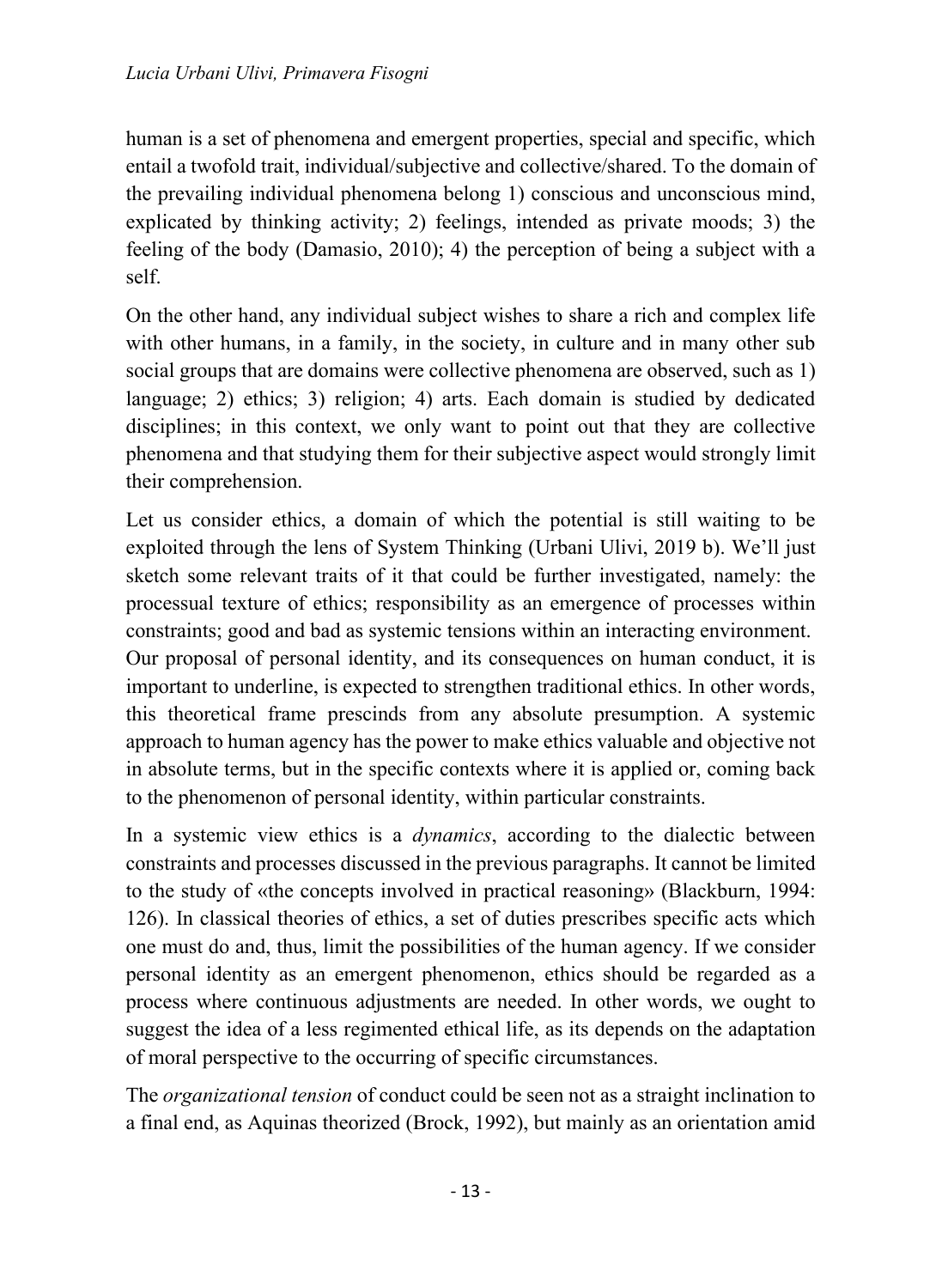internal and external boundaries, within «an ordered totality of parts, endowed with properties», the proper "finalism" of any system (Agazzi, 2019: xvi). These limitations or constraints are yes, objective in the sense explained before, but at the same time they are essential constituents for the individual identity. Through this perspective, the very idea of a 'due' is going to change. A due is not a prescribed act that is owed for its 'essential', 'supernatural' or 'universal' content, but primarily in virtue of the role it is expected to play in the process for the sake of humanity and its living environment.

The 'respect for the other', for example, which has been considered a standpoint of Western ethics (Ricoeur, 1990), through a systemic perspective is what guarantees the possibility of any interaction with the world of life as-a-whole. According to this, any being and any aspect of global environment should be respected for life to flourish. The increasing attention we are asked to pay towards the planet's care is definitely a part of the process that is going to change, the collective ethics of contemporary societies (duties, rules and values).

As argued before, only an 'I' who is capable of thinking of himself/herself as an emerging process within constraints gives rise to an anthropology that fits for the increasing complexity of the contemporary world, filled with phenomena so globally interacting. Looking at this conceptual frame, it becomes clearer also the idea of what the 'narrativeness of the I' concretely is. Individual identity – within the ethical environment – gives rise to an adaptive link with the environment (social, cultural, political and economic) through a practical reasoning irreducible to structured standpoints (duties, rules and laws), always creative and open to changes. The very objective ground of this processual frame stands on individual as well collective constraints by leaving room for the exercise of free will, under the conditions opened by constraints.

Some contemporary debated issues about the human condition, like for instance the discussion about the end of life, brings to surface the intertwined texture of any ethical problem and, on the other hand, the incapacity of 'linear ethics' to cope with them. These issues cannot be solved according to a prescriptive, frustrating solution, as it generally happens – where tribunals or high court of law are called to draw the line (see the Charlie Gard's case in UK, 2016 or the Eluana Englaro's one in Italy, 2007) – but in virtue of a wider understanding of the individual case, at the light of several factors and environmental dynamics. And so, what is required, is an enlargement of paradigm.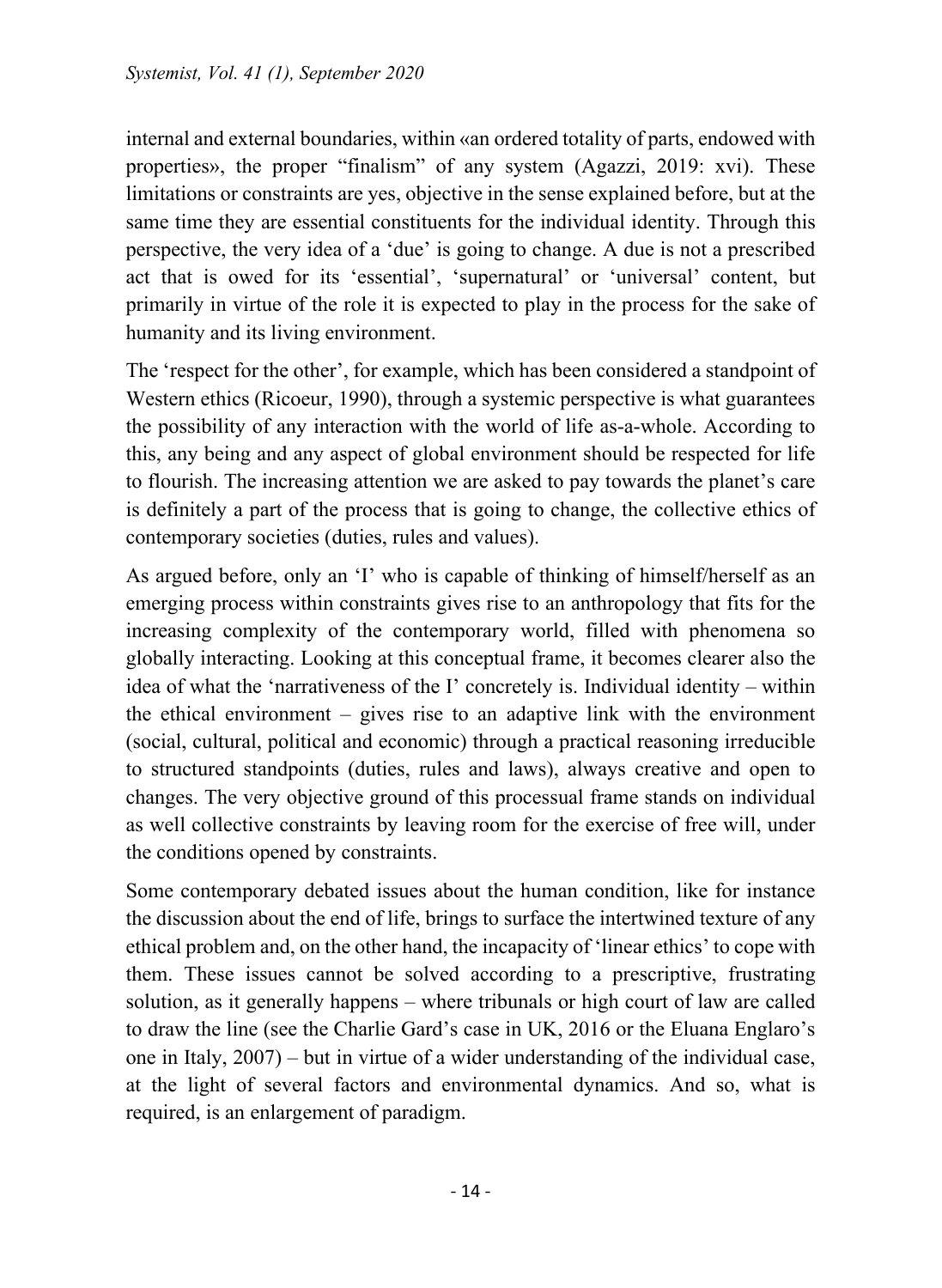Personal identity as a fluid subjective/objective emergence shaped by multiple constraints recalls a notion of responsibility that does not only belong to the individual self-domain and cannot be separated by the processes from which it emerges. System Thinking focuses on the role played by the environment as an ethical infrastructure that 'naturally' and fluidly interacts with the human subject as well as with other animated beings or interconnected entities according to Artificial Intelligence, in the ICT domain. An infrastructure – a bridge, a road, a railway – is basically a path that connects and facilitates and, for it, is never neutral (Floridi, 2017). Coming back to our subject matter, personal identity, far from being an isolated entity, moves itself between multiple paths of the environment, giving rise to a twofold activity: it shapes itself and the world as well, being shaped at the same time by multiple constraints. An interesting consequence of this feature is the progressive abandon of the ideal of certainty in favor of an ideal interrelation – the best possible under given conditions – that links, as it happens in a dance, the human subject to the relevant environment relevant in those circumstances.

Finally, we want to highlight on good and bad, the leading poles within the set of moral principles that affect human conduct and any ethical discourse. Good, according to the systemic toolkit presented above, can be suggested as a coherent strength of aggregation, connections and a powerful source of energy. From this point of view, we are allowed to think of good as 'something' for its generative capacity/activity to give rise to entities. Evil, on the other hand, recalls a negative activity. Precisely, it presides a dissipation of energy, a process well known by systemic interactions that consists of «the stability of dissipative structures is due to their ability to transfer a large amount of entropy to their environment» (Minati, 2019 a: 23). On a systemic ground, dissipation is an event/activity among others (auto-organization, emergence, equivalence, balance, etc.) that allows the surge of emergences, or properties that cannot be reduced to any singular component of the constellation. For evil is not 'something' intended as a coherent aggregation of parts (it is the opposite), nevertheless the fact of being a process brings it to take a part (not generative but destructive) in the transformation of reality. Its spreading all over as a fungus refers to evil's blurred profile, between being and not-being, which cannot reveal itself (it's nothing, indeed) but always throws light on the coherence of being (the depth of good/being as positive, a *datum*). In this way evil belongs to the living domain without being an entity. As a dissipative process it is not productive in se nor has it consistence; however it stimulates the response of the environment in reason of entropy. Surprisingly, but not paradoxically, the loss of being corresponds to the growth of new properties: the more evils spreads, the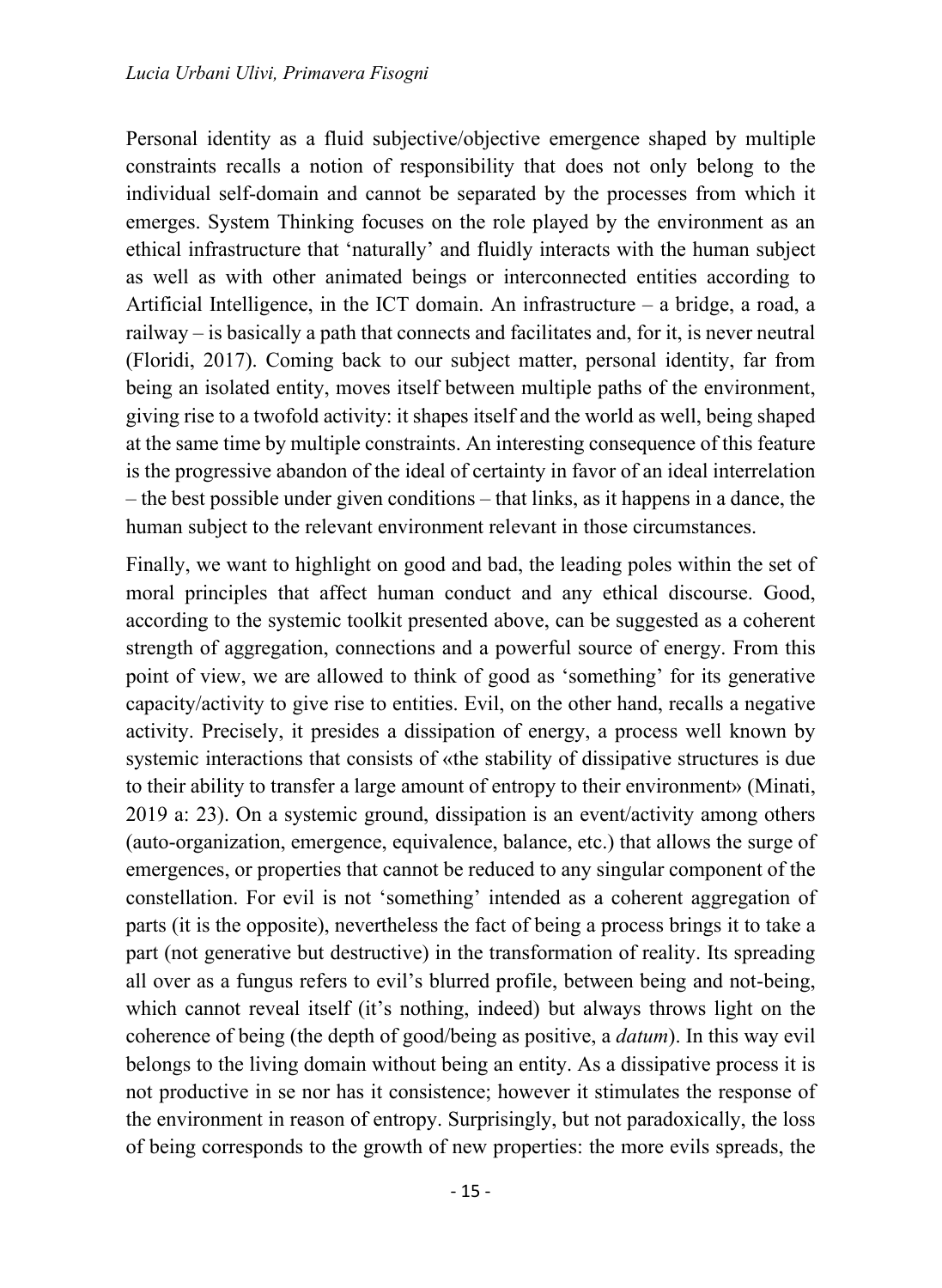more the positive aspects of life can be experimented. A relevant ontological asymmetry should be noticed between good and evil, as good shapes the evil issues by giving them a form, while evil only performs the negative ability to increase entropy, mainly destroying the forms that pertain to entities.

### **Conclusions**

We have moved from the explanatory difficulties posed by some relevant data in the philosophical-anthropological field: personal identity is regarded as indispensable, but at the same time it is not supported by any visible data. Indeed, we observe a continuous change in what we recognize as 'ours', as part of us: we notice that ideas, emotions, choices, evaluation systems and knowledge undergo constant changes. We set ourselves the goal of explaining these conflicting data, concerning the problem of personal identity in philosophy.

The problem is one of the most discussed and controversial within the philosophical debate, but it has not yet produced any satisfactory result. We asked ourselves if this was due to the use of inadequate or weak or insufficient concepts to deal with the issue and we went in search of further suggestions and ideas in other domains of knowledge (mainly systemic, biology, neuroscience and physics). Furthermore, we investigated the topic not disregarding some philosophical indications: 1) the ego as a principle of activity (Aristotle), and 2) the ego as a process (Dupré, 2015). This investigation allowed us to import and use some concepts according to which our *prima facie* contradictory observations on the human being, including our self-observations, can be explained without correcting or eliminating them. Among these concepts the main ones are: constraint, process, system, emergency, consistency, opaque and observable.

Let's take another look at them briefly: the sense of stability of personal identity is guaranteed by the constraints, which define the space of possible achievable activities, excluding the unattainable ones. Within the constraints, identity is processual, for being characterized by continuous dynamics within the different environments (internal and external *milieu*) to which it reacts as we gain experience of "our" world.

A system is an organization of related parts to which belong properties that its parts do not have. These properties are called 'emergent' and are observable, or even reachable through abductive inferential processes.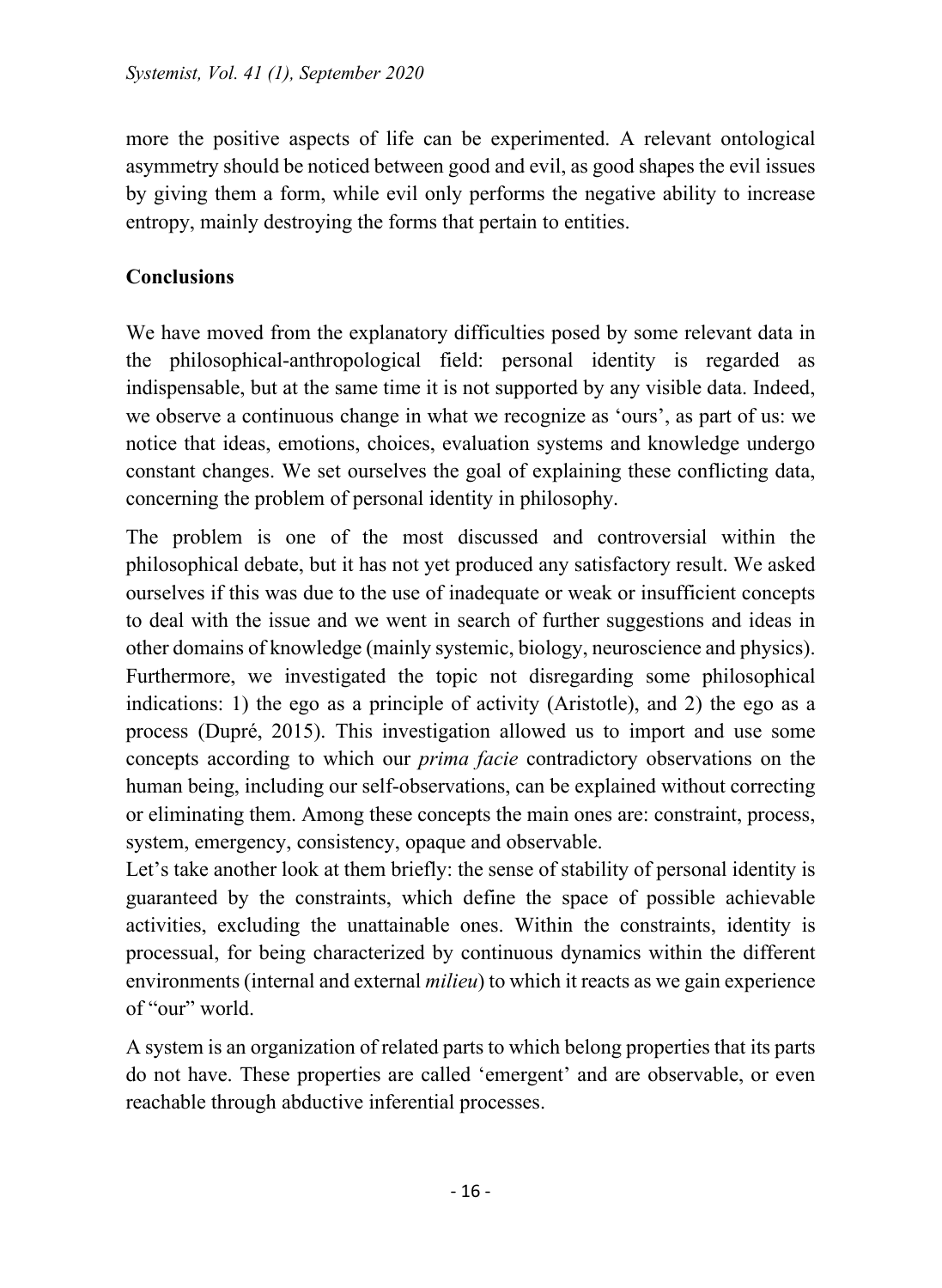Coherence, as the 'phase resonance' (Del Giudice, 2010) of the process, supports at the same time identity and the process-oriented dynamic of the system, which maintains a homeo-dynamic balance, continuously abandoned and recovered. Within this frame, the inclusion of opaque phenomena (theoretically and objectively opaque) is given as an ontological and epistemological support of explicit, directly and instrumentally observable phenomena. In the domain of the human, this association refers – for instance – to the unconscious mind next to the conscious one, or the unspoken present, implicitly and effectively included in what is explicitly expressed. This different and more updated understanding of humans opens up to overcoming historically crystallized problems, affected by insuperable theoretical difficulties. We have the tools to rethink freedom (within constraints); morality (collective emergency); the dynamic between conscious and unconscious; history; the relationship between subject and object.

Inspired by a pioneering spirit, this work is aimed at introducing new concepts and ideas in the philosophical scenery. The authors are well aware that their proposal will greatly benefit from any suggestion emerging in the debate, in order to enhance a challenging issue concerning philosophical anthropology. We are therefore grateful to the readers who, through a helpful criticism, will enable us to significantly improve the content of the present investigation.

### **References**

Agazzi, E. (2019). Systemic Thinking: An Introduction. In L. Urbani Ulivi (Ed.), The Systemic Turn in Human and Natural Sciences. A Rock in The Pond (pp. ixxvii). Cham, Switzerland: Springer: https://doi.org/10.1007/978-3-030-00725-6.

Aquinas T. (2013). Opusculum De Pulchro et Bono. *In Corpus Thomisticum*, available at: http://www.corpusthomisticus.org.

Aquinas T. (2019). *Summa Theologiae. In Corpus Thomisticum,* available at: http://www.corpusthomisticus.org.

Anderson, C. (1972). *More is Different: Broken Symmetry and the Nature of the Hyerarchical, Science*, 177, pp. 393-396.

Aristotle (1999). *Metaphysics*. Translated by W. D. Ross, Santa Fe: Green Lion Press.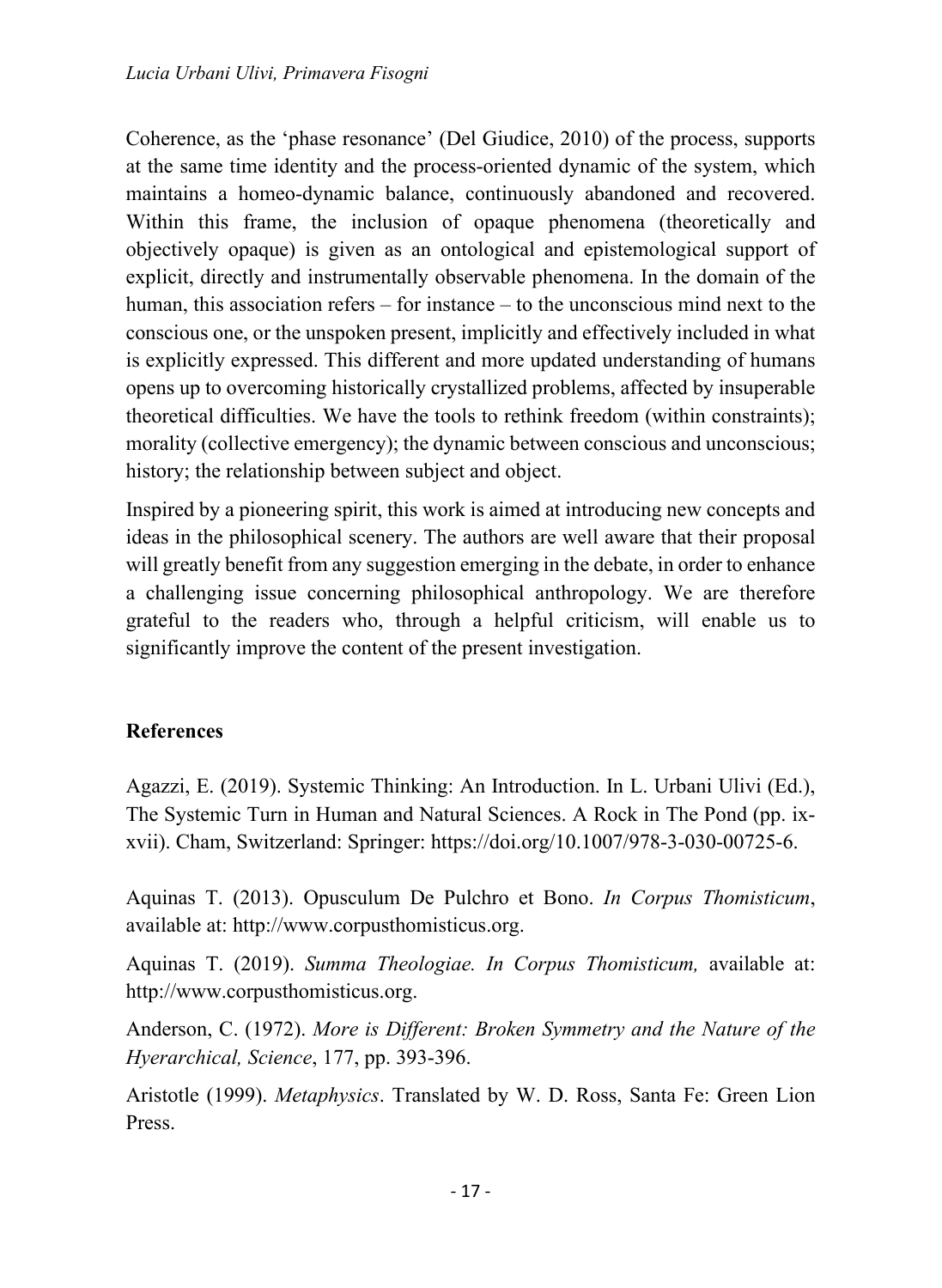Aristotle (1987). *De Anima.* Translated by H. Lawson-Tancred, London: Penguin Classics.

Barrow, J. D. (1995). *The Artful Universe*, Oxford: Clarendon Press.

Bertalanffy, L. (1950). *The Theory of Open Systems in Physics and Biology, Science,* 111, pp. 23-29.

Bertalanffy, L. (1967). *General System Theory. Foundations, Development, Applications*, New York, NY: Braziller.

Bizzarri, M. Giuliani, A. Minini, M. Monti, N. Cucina, A. (2020). Constraints Shape Cell Function and Morphology by Canalizing the Developmental Path along the Waddington's Landscape, *BioEssays*, DOI: 10. 1002/bies.201900108.

Blackburn, S. (ed.) (1994). *Dictionary of Philosophy*. Oxford: Oxford University Press.

Brock, S. L. (1992). *Action and Conduct, A Thomistic study*. Romae: Athenaeum Sanctae Crucis.

Damasio, A. (1994). *Self Comes to Mind. Constructing the Conscious Brain*. New York: Pantheon Books-Random House.

Damasio, A. (2010). *Descartes's Error. Emotion, Reason and the Human Brain.* New York: A. Grosset-Putnam Books.

Del Giudice, E. (2010). Una via quantistica alla teoria dei sistemi, In L. Urbani Ulivi (Ed.), *Strutture di mondo. Il pensiero sistemico come specchio di una realtà complessa.* Bologna: Il Mulino, pp. 47-70.

Dilthey, W. (1883). *Einleitung in die Geisteswissenschaften*. Leipzig: Dunder & Humblot.

Dupré, J. (2012). *Processes of Life: Essays in the Philosophy of Biology*. Oxford: Oxford University Press.

Dupré, J. (2015). Pluralism and Processes in Understanding Human Nature. *Rivista di Filosofia Neoscolastica*, 1-2: 15-28.

Eco, U. (1988). *The Aesthetics of Thomas Aquinas*. Boston (MA): Harvard University Press.

Edelman, G. (2006). *Second Nature. Brain Science and Human Knowledge*. New Haven and London: Yale University Press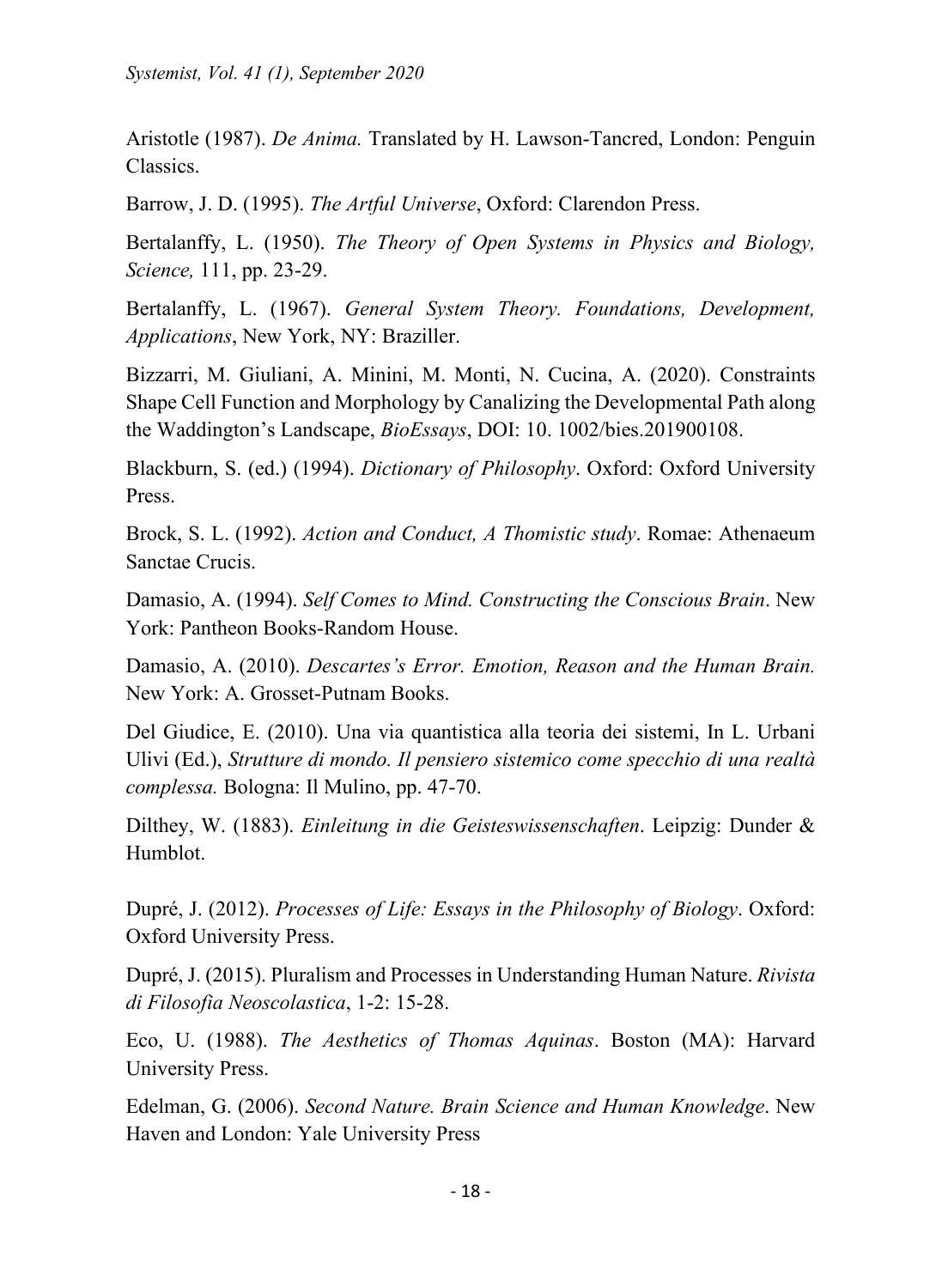Floridi, L. (2017). Infraethics–on the Conditions of Possibility of Morality. *Philosophy & Technology,* 30 (4): 391-394*.*

Hume, D. (1986)*. A* Treatise of Human Nature. London: Penguin Classics.

Jaynes, J. (1976). *The Origin of Consciousness in the Breakdown of the Bicameral Mind*. Boston-New York: Houghton Mifflin Company.

Lévinas, E. (1998*). Etique comme philosophie première.* Paris: Éditions Payot & Rivages Paris.

Libet, B. (2004). *Mind Time: the Temporal Factor in Consciousness*. Harvard: Harvard University Press.

Minati, G. (2013) Note di sintesi: novità, contributi, prospettive di ricerca dell'approccio sistemico. In L. Urbani Ulivi (Ed.), *Strutture di mondo. Il pensiero sistemico come specchio di una realtà complessa.* Bologna: Il Mulino, pp. 315- 336.

Minati, G. (2019) a. Phenomenological Structural Dynamics of Emergence. An Overview of How Emergence Emerges. In L. Urbani Ulivi (Ed.), *The Systemic Turn in Human and Natural Sciences. A Rock in The Pond*. Cham, Switzerland: Springer, pp. 1-39.

Minati, G. (2019) b. On Some Open Issues in Systemics. In G. Minati et al. (Eds), *Systemics of Incompleteness and Quasi-Systems*, Cham: Swizerland: Springer, pp. 343-351.

Minati, G. (2019) c. Non-classical Systemics of quasi-coherence: from formal properties to representations of generative mechanisms. A conceptual introduction to a paradigm-shift. *Systems*,7(4), 51 accessed https://www.mdpi.com/2079- 8954/7/4/51.

Minati, G. & Pessa, E. (2018). *From Collective Beings to Quasi-Systems*, New York, NY-Switzerland: Springer.

Ricoeur, P. (1990). *Soi-même comme un autre*. Édition du Seuil, Paris.

Urbani Ulivi, L. (2013). La struttura dell'umano. Linee di un'antropologia sistemica, In L. Urbani Ulivi (Ed.), *Strutture di mondo. Il pensiero sistemico come specchio di una realtà complessa*. Bologna: Il Mulino, pp. 231-247.

Urbani Ulivi, L. (2015). (Ed.). *Strutture di mondo. Il pensiero sistemico come specchio di una realtà complessa*, Bologna: Il Mulino.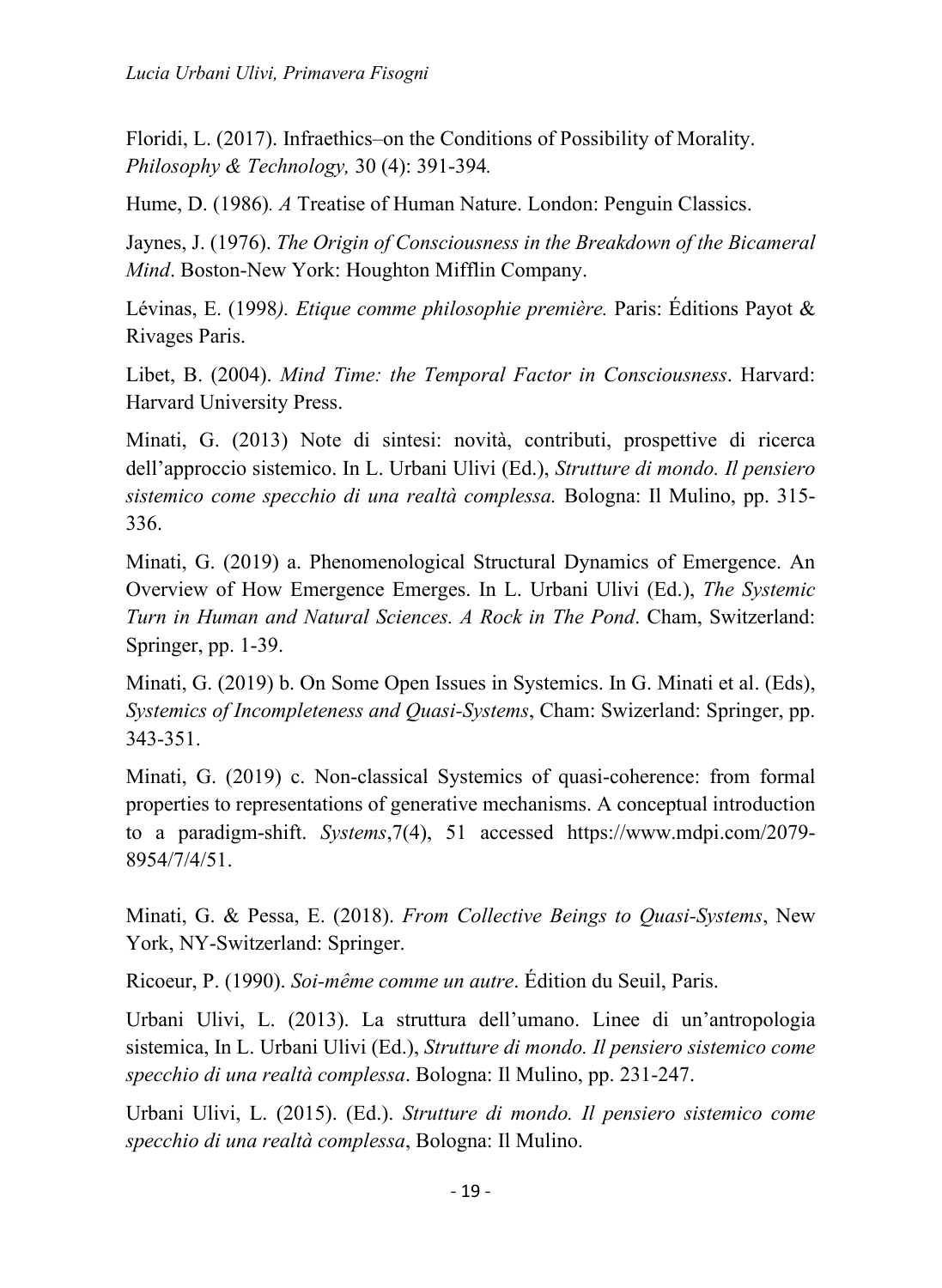Urbani Ulivi, L. (2019). a. Mind and Body. Whose? Philosophy of Mind and the Systemic Approach. In L. Urbani Ulivi (Ed.). *The Systemic Turn in Human and Natural Sciences. A Rock in The Pond*. Cham, Switzerland: Springer, pp. 185-205.

Urbani Ulivi, L. (2019). b. First Steps Toward a Systemic Ontology. In G. Minati, M. A. Abram, E. Pessa, *Systemics of Incompleteness and Quasi-Systems.* Cham, Switzerland: Springer, pp. 57-73.

Vitiello, G. (2019). The World Opacity and Knowledge. In L. Urbani Ulivi (Ed.), *The Systemic Turn in Human and Natural Sciences. A Rock in The Pond.* Cham, Switzerland: Springer, pp. 41-51.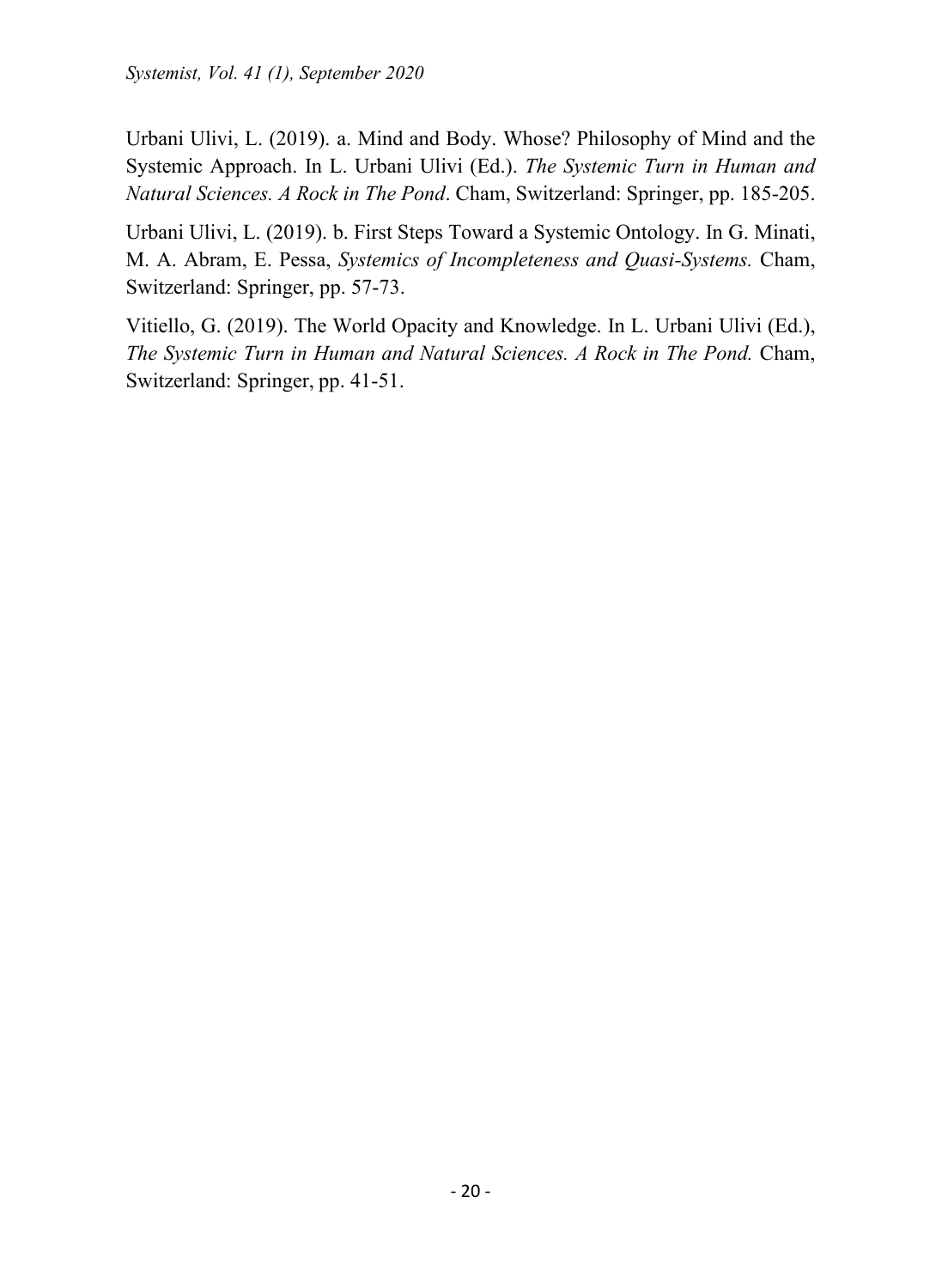## **UK SYSTEMS SOCIETY**

**Directors:**  Prof. Frank Stowell Ian Roderick

**Committee members**: Gary Evans Petia Sice Christine Welch

## **UKSS Gold Medallists**

**Professor Russell Ackoff Professor Stafford Beer Dr Fritjof Capra Professor Peter Checkland Professor C. West Churchman Professor Humberto Maturana Sir Geoffrey Vickers**